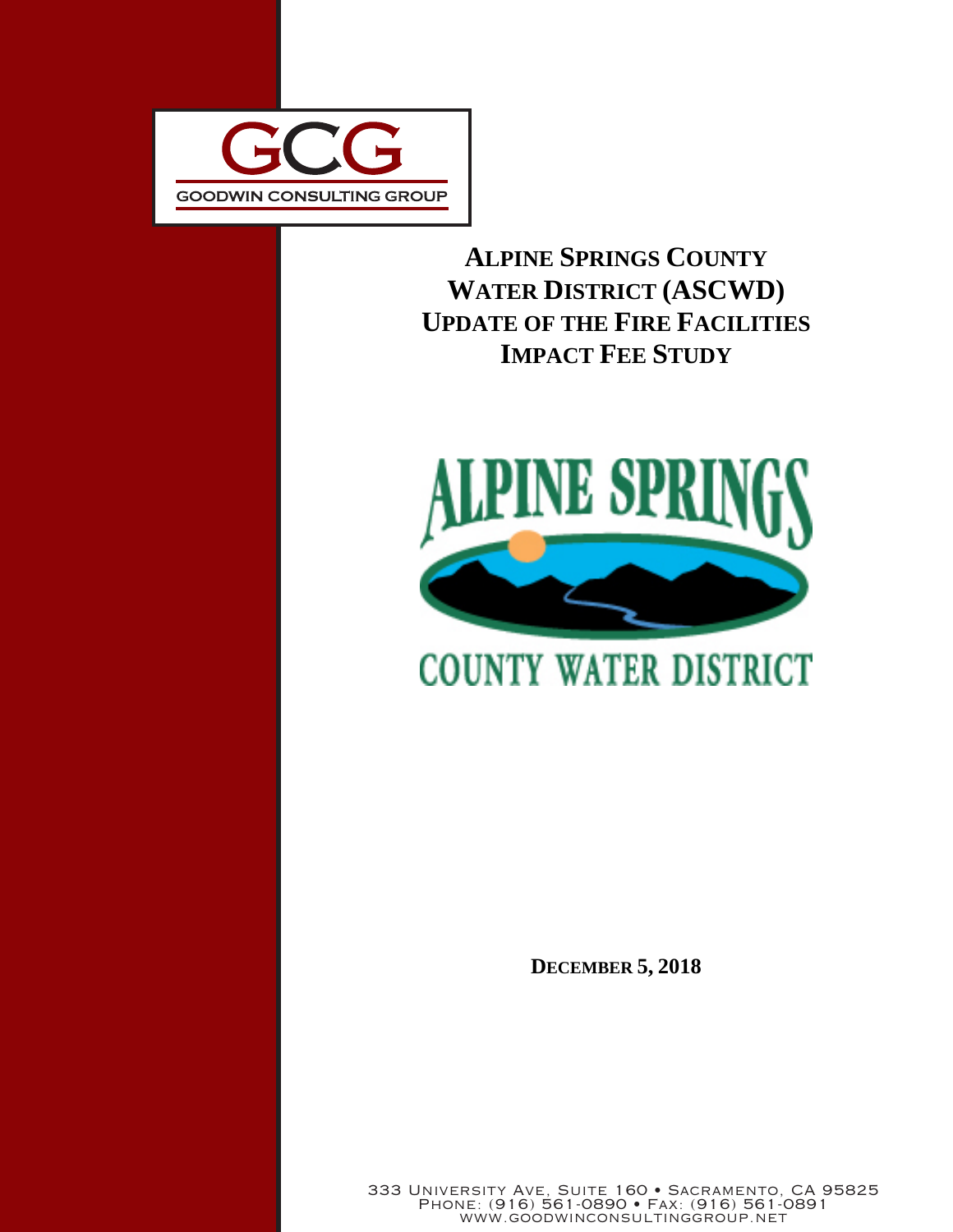## **ALPINE SPRINGS COUNTY WATER DISTRICT (ASCWD) UPDATE OF THE FIRE FACILITIES IMPACT FEE STUDY**

#### **TABLE OF CONTENTS**

| <b>Section</b> | Page |
|----------------|------|
| I.             |      |
| II.            |      |
| Ш.             |      |
| IV.            |      |
| V.             |      |
| VI.            |      |
| VII.           |      |
|                |      |
|                |      |

|--|--|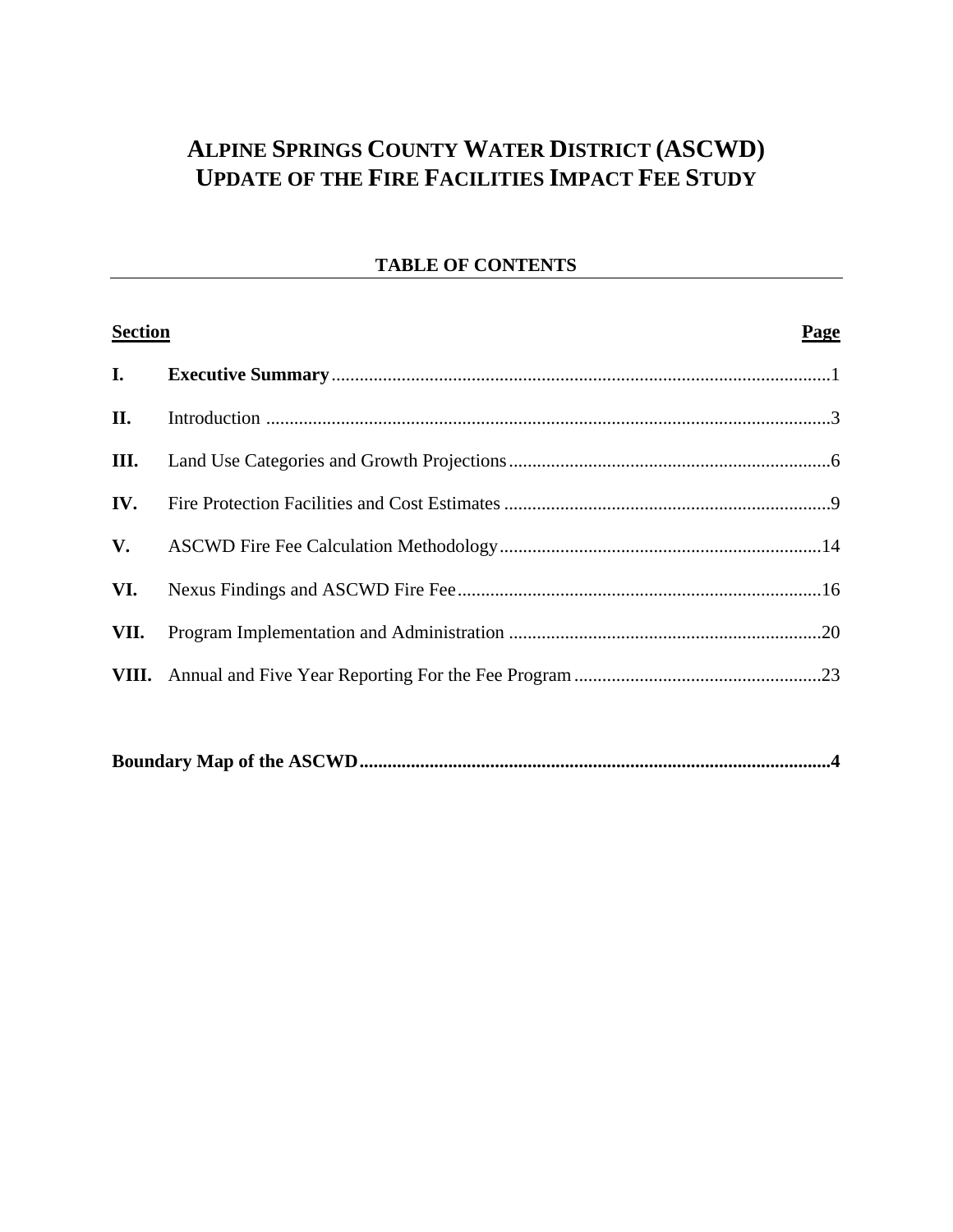#### **BACKGROUND**

Additional fire protection facilities will be needed to meet the service demands of future development within the Alpine Springs County Water District ("ASCWD" or "Water District"). The North Tahoe Fire Protection District ("NTFPD"), which provides contracted fire protection services to development in the Water District, has recently updated the capital facilities plan for the Water District through the year 2053. A fair share portion of the cost of these facilities will be funded by future growth within the Water District. Consequently, the updated fire facilities impact fee ("ASCWD Fire Fee") included in this *Alpine Springs County Water District Update of the Fire Facilities Impact Fee Study* ("Fee Study") will apply to all future development within the Water District boundaries. The ASCWD Fire Fee complies with Mitigation Fee Act nexus requirements because the fees are set at the amount needed to mitigate the specific impacts that will result from new development in the Water District.

The Water District's current fire fee is based on the *Update of the Fire Facilities Impact Fee Study*, prepared in 2013 ("2013 Fee Study"). Annual inflation adjustments have been applied to the fire fee in subsequent years. The ASCWD Fire Fees in this Fee Study have been revised from the 2013 Fee Study to reflect updated fire facility costs and updated development projections through 2053.

#### **FIRE PROTECTION FACILITIES AND COSTS**

The Fee Study identifies fire protection facilities needed to serve development through 2053 in the Water District. The required fire facilities and costs were determined by the NTFPD based on its long range needs. Facility costs included in the Fee Study have been updated to reflect current and anticipated facility needs for ASCWD.

A summary of the facilities and cost estimates, which totals approximately \$2.1 million, is shown in Table A. Detailed fire facilities and cost estimates incorporated in the Fee Study are described in Section IV of this report.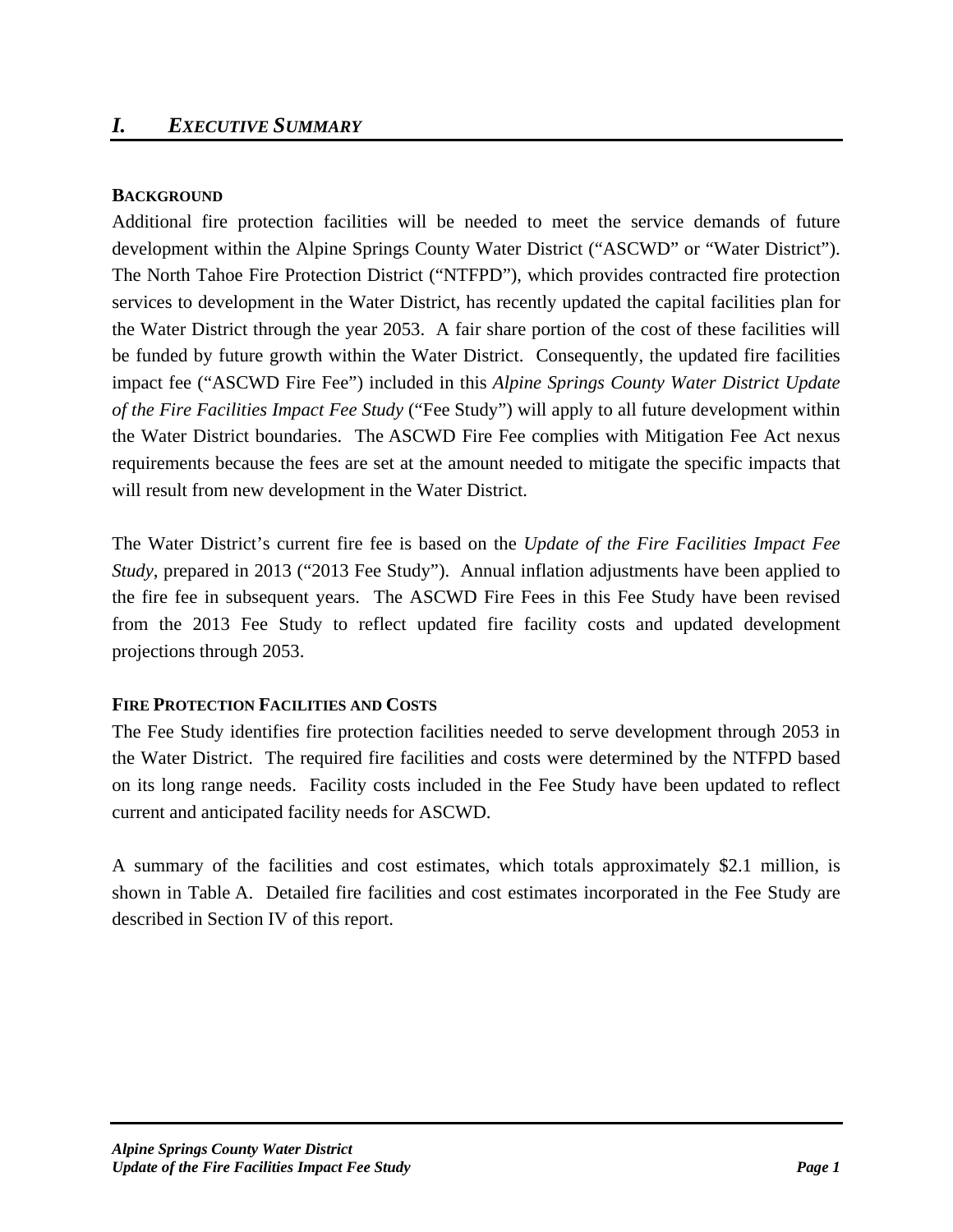| <b>FACILITIES COST SUMMARY</b> |                          |  |  |  |
|--------------------------------|--------------------------|--|--|--|
| <b>Description</b>             | <b>Estimated</b><br>Cost |  |  |  |
|                                |                          |  |  |  |
| <b>Existing Facilities</b>     | \$1,557,179              |  |  |  |
| <b>Planned Facilities</b>      | \$560,000                |  |  |  |
| Total                          | \$2,117,179              |  |  |  |

# **TABLE A**

#### **ASCWD FIRE FEES**

A summary of the updated ASCWD Fire Fee is presented below in Table B. The updated ASCWD Fire Fee for residential development is approximately 8% higher than the Water District's current fire fee. For nonresidential land uses, the fees are approximately 16% less than the Water District's current fire fees.

The ASCWD Fire Fee includes a 2.0% administration fee mark-up that will be used to fund costs associated with administering the ASCWD Fire Fee program. This fee will fund fee study updates, accounting, and annual reporting required by the Mitigation Fee Act.

## **TABLE B Fire Fee Summary**

| <b>Land Use</b>       | <b>Proposed</b><br>Fee per SF | <b>Current</b><br>Fee per SF | <b>Percent</b><br><b>Change</b> |
|-----------------------|-------------------------------|------------------------------|---------------------------------|
| Residential           | \$1.34                        | \$1.24                       | 7.7%                            |
| <i>Nonresidential</i> |                               |                              |                                 |
| Commercial            | \$1.69                        | \$2.01                       | $-16.1\%$                       |
| Office                | \$2.14                        | \$2.56                       | $-16.3%$                        |
| Industrial            | \$1.50                        | \$1.79                       | $-16.4%$                        |
|                       |                               |                              |                                 |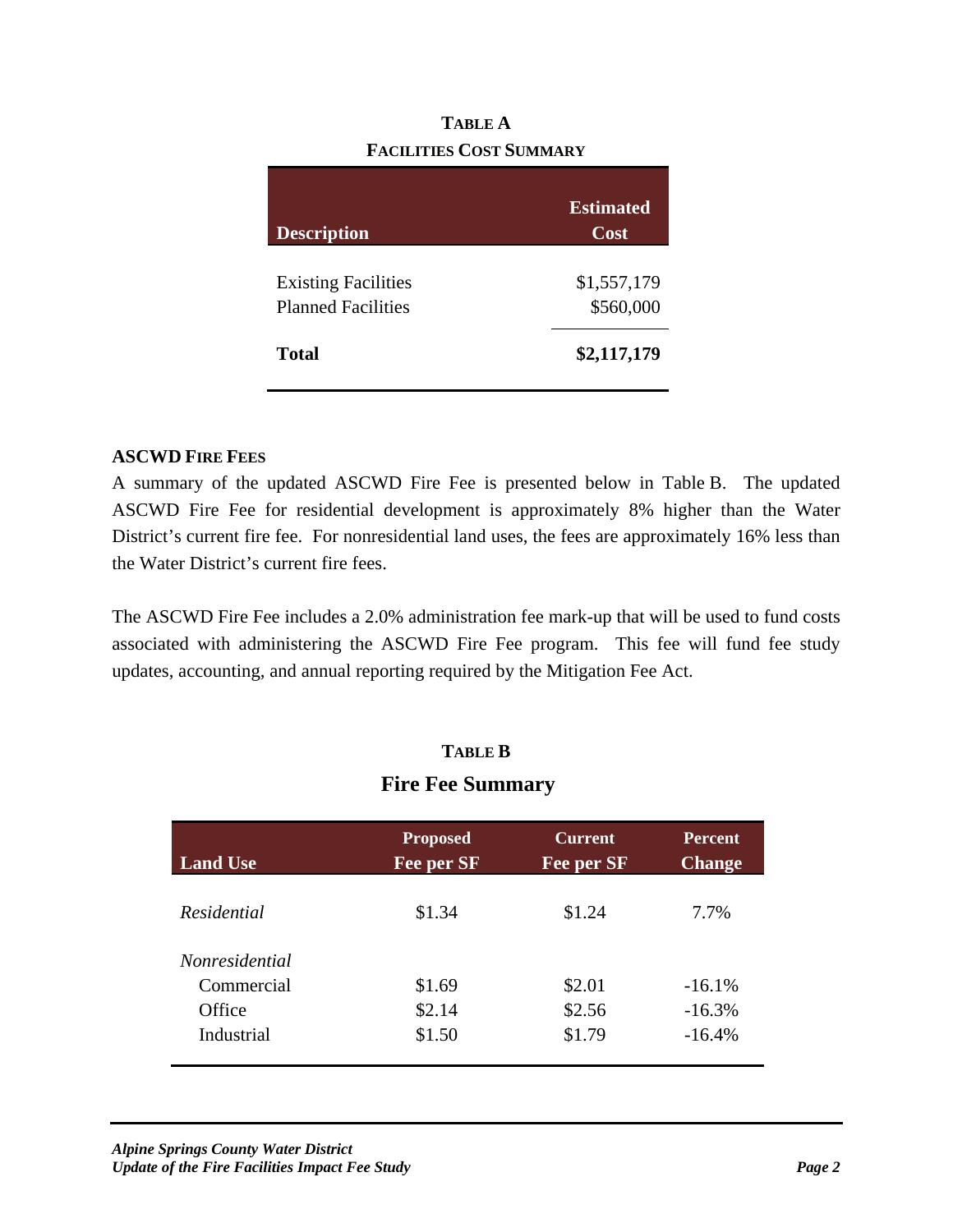#### *II. INTRODUCTION*

The Alpine Springs County Water District is an independent special district that provides water, sewer, parks, garbage, and fire protection service to the residents of Alpine Meadows. A map identifying the Water District's boundary is shown on the following page. Fire protection services, such as fire, rescue, and pre-hospital emergency medical services, are provided to residents and employees within the Water District through a service contract with the North Tahoe Fire Protection District.

The NTFPD provides fire protection and related services to residents and employees within the Water District through the Alpine Meadows fire station. The Alpine Meadows station serves an estimated 456 residents in the Water District.

The NTFPD also operates five fire stations within its own District boundaries. The five stations are located in Tahoe City, Kings Beach, Homewood, Dollar Point, and Carnelian Bay. Costs associated with fire protection facilities and equipment required to serve residents and employees within the NTFPD are included in the *North Tahoe Fire Protection District Fire Facilities Impact Fee Study*.

#### **PURPOSE OF STUDY**

As the ASCWD develops, new or expanded fire facilities will be required to meet the service demands of future development. If adopted, the impact fee presented in this report ("ASCWD Fire Fee") will apply to all future development within the Water District boundary. The ASCWD Fire Fee complies with the Mitigation Fee Act nexus requirements because the Fee is calculated to mitigate only the specific impacts that will result from new development in the Water District.

Goodwin Consulting Group, Inc. was retained to prepare this *Alpine Springs County Water District Update of the Fire Facilities Impact Fee Study* ("Fee Study"). The ASCWD Fire Fee will be implemented by the ASCWD Board of Directors and Placer County Board of Supervisors through the adoption of a resolution or ordinance. The ASCWD Fire Fee will replace the Water District's current fire fee that is based on the ASCWD *Update of the Fire Facilities Impact Fee Study* that was prepared in 2013 ("2013 Fee Study").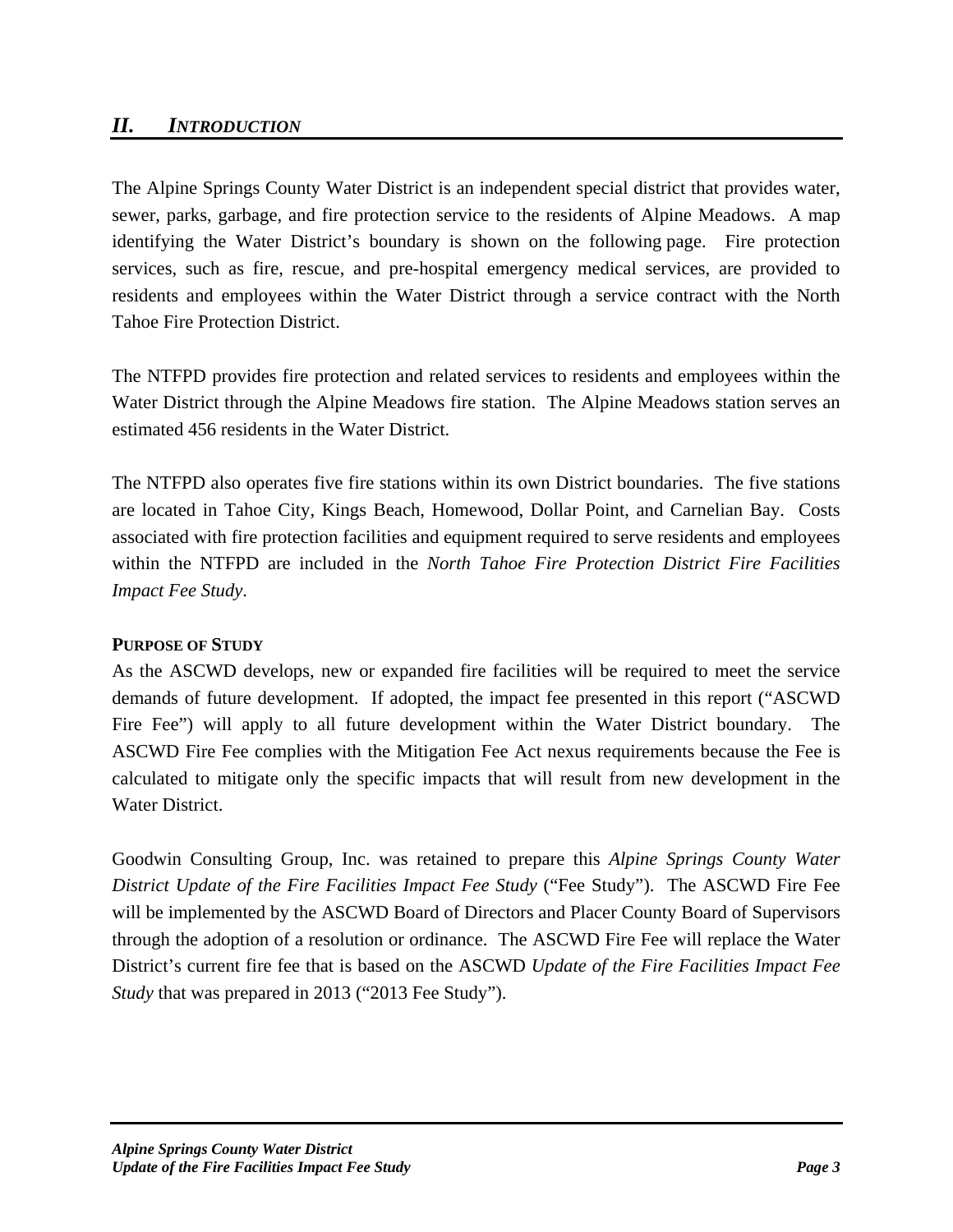## **ASCWD BOUNDARY MAP**

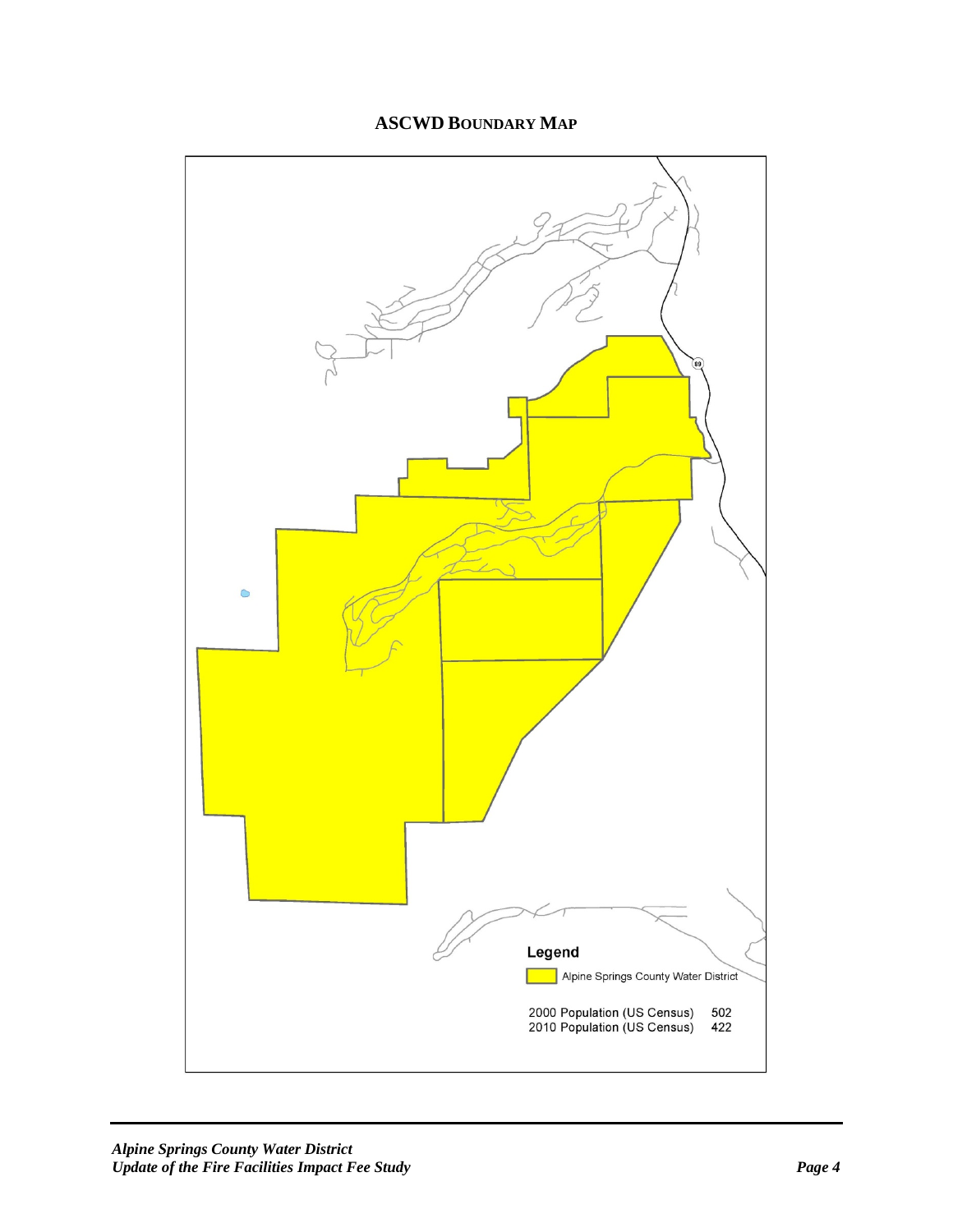#### **IMPACT FEE NEXUS REQUIREMENTS**

Assembly Bill ("AB") 1600, which was enacted by the State of California in 1987, created Section 66000 et seq. of the Government Code. AB 1600, which created the Mitigation Fee Act, requires that all public agencies satisfy the following requirements when establishing, increasing, or imposing a fee as a condition of approval for a development project:

- *1.* Identify the purpose of the fee
- *2.* Identify the use to which the fee will be put
- *3.* Determine how there is a reasonable relationship between:
	- A. The fee's use and the type of development project on which the fee is imposed
	- B. The need for the public facility and the type of development project on which the fee is imposed.
- *4.* The amount of the fee and the cost of the public facility or portion of the public facility attributable to the development on which the fee is imposed.

The assumptions and cost allocation methodology that were used to establish the nexus between the ASCWD Fire Fee and the development on which it will be levied are summarized in the subsequent sections of this report.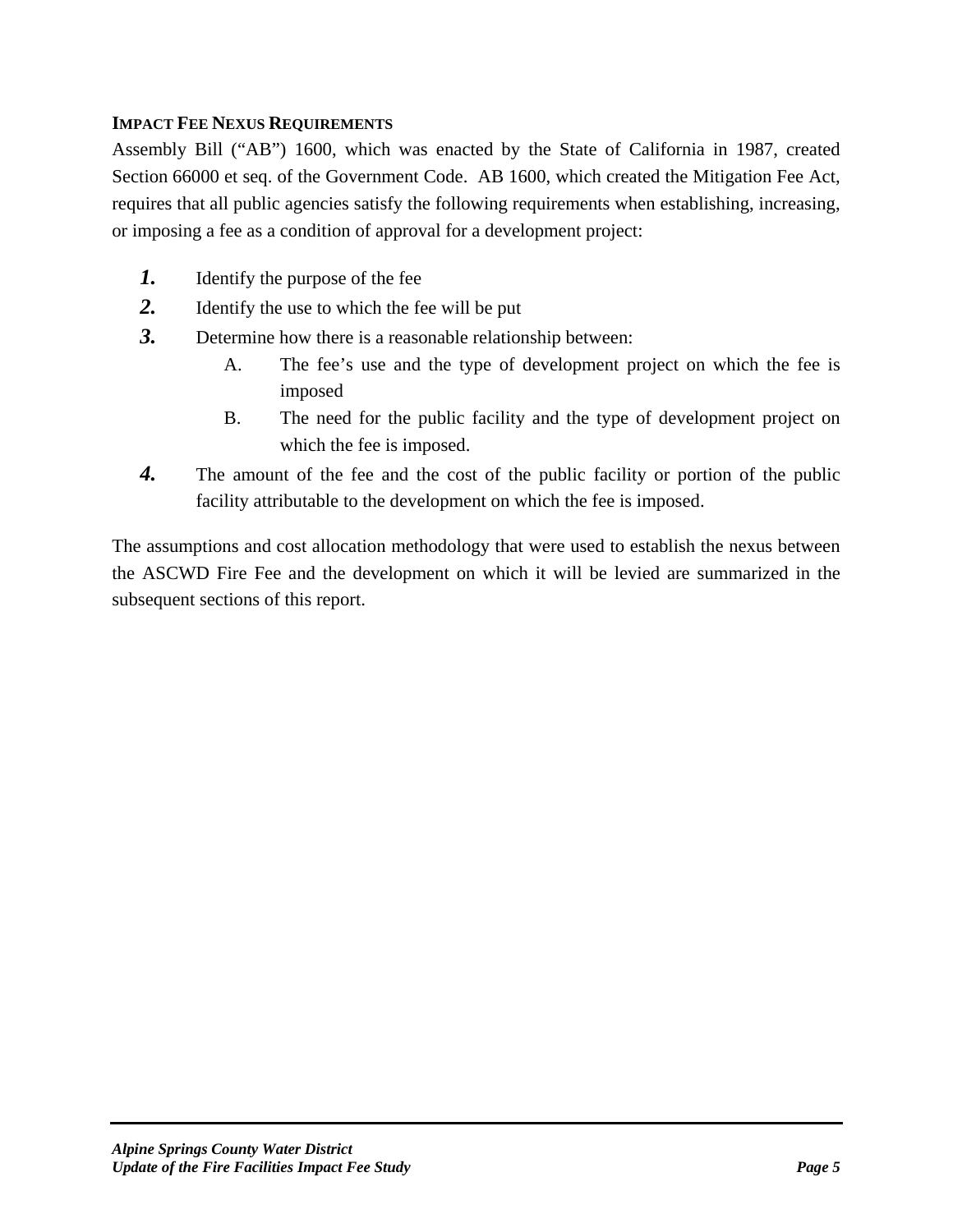#### **LAND USE CATEGORIES**

The Mitigation Fee Act requires that a reasonable relationship exist between the need for public facilities and the type of development on which an impact fee is imposed. The need for public facilities is related to the level of service demanded, which may vary in proportion to the number of residents or employees generated by a particular land use type. Therefore, land use categories have been defined in order to distinguish between relative impacts on facilities. The ASCWD Fire Fee has been calculated per square foot of building space for both residential dwelling units and nonresidential buildings. The following land use categories are identified for purposes of the ASCWD Fire Fee program:

| <b>Residential:</b> | All single family and multi-family residential developments.<br>Single family units include all detached residential dwelling<br>units and detached accessory dwelling units. Multi-family<br>units include all attached single family dwellings, such as<br>duplexes and condominiums, and mobile homes, apartments,<br>and dormitories. |  |  |  |  |
|---------------------|-------------------------------------------------------------------------------------------------------------------------------------------------------------------------------------------------------------------------------------------------------------------------------------------------------------------------------------------|--|--|--|--|
| <b>Commercial:</b>  | commercial, retail, educational, and hotel/motel<br>All<br>development.                                                                                                                                                                                                                                                                   |  |  |  |  |
| Office:             | All general, professional, and medical office development.                                                                                                                                                                                                                                                                                |  |  |  |  |
| Industrial:         | All manufacturing development.                                                                                                                                                                                                                                                                                                            |  |  |  |  |

Some developments may include more than one land use type, such as industrial warehouse with living quarters (e.g., a live-work designation). In these cases, the ASCWD Fire Fee would be calculated separately for each land use type included in the proposed development. The ASCWD should levy the ASCWD Fire Fee based on the specific aspects of a proposed development regardless of zoning.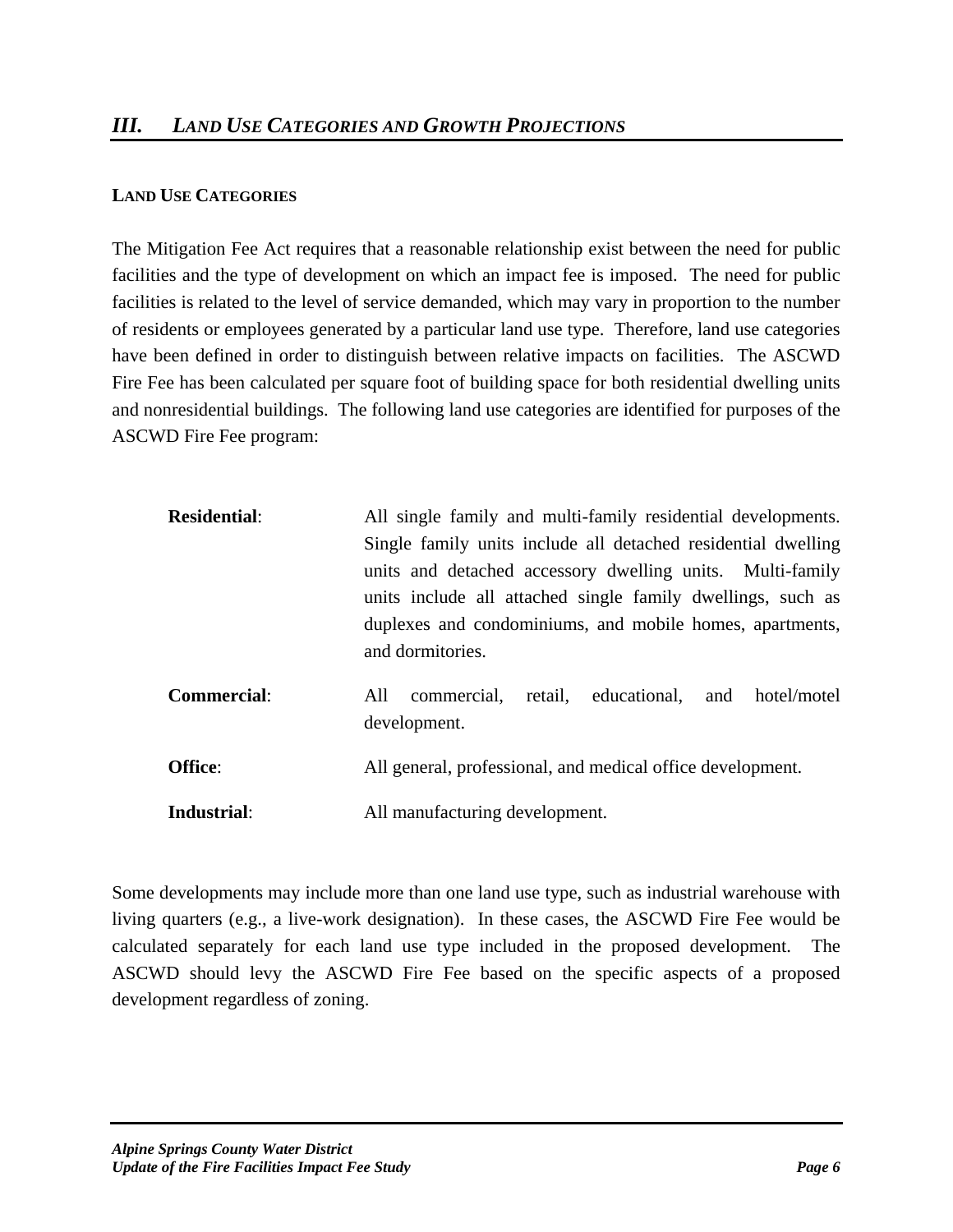The ASCWD will make the final determination as to which land use category a particular development will be assigned; however, a general guideline to use is the likely occupancy associated with the development, either residents or workers.

#### **GROWTH PROJECTIONS**

Estimates of the existing service population and projections of growth are critical assumptions used in the calculation of the ASCWD Fire Fee. Table 1 summarizes the estimated service population within the Water District in 2018 as well as the amount of new growth anticipated through 2053. Population numbers are based on full-time permanent residents and do not include part-time residents. The total service population is comprised of all residents plus a certain percentage of employees. The exact relationship of service demands between residents and employees is difficult to measure, but a service population comprised of all residents plus 24% of employees is utilized in the ASCWD Fire Fee calculation. The 24% ratio suggests that an employee generally has approximately one quarter the impact of a resident on fire facilities (e.g., an employee is at work forty hours out of a total 168 hours in a week).

|                                     | Existing $^1$<br>(2018)<br>$\boldsymbol{A}$ | <b>New</b><br>Growth<br>$(2018-53)$<br>$\boldsymbol{B}$ | <b>Existing</b><br>& Future<br>$\overline{\text{Growth}}^2$<br>(2053)<br>$C = A x B$ |
|-------------------------------------|---------------------------------------------|---------------------------------------------------------|--------------------------------------------------------------------------------------|
| Residents                           | 456                                         | 190                                                     | 646                                                                                  |
| Employees                           | 271                                         | 113                                                     | 384                                                                                  |
| Employee Demand Factor <sup>3</sup> | 0.24                                        | 0.24                                                    | 0.24                                                                                 |
| Net Employees                       | 65                                          | 27                                                      | 92                                                                                   |
| <b>Total Persons Served</b>         | 521                                         | 217                                                     | 738                                                                                  |

## **Table 1 Existing and Future Persons Served**

<sup>1</sup> Existing resident estimates reflect 2018 estimate from Environics Population Report.

 $2$  Assumes an average annual growth rate of 1% for residents and employees.

 $3$  Assumes employees are at work 8 hours per day out of 168 hours per week;

this translates to 1.0 employee equaling approximately  $0.24$  (40/168 = 0.24) residents.

*Sources: ASCWD; Environics Analytics; Goodwin Consulting Group*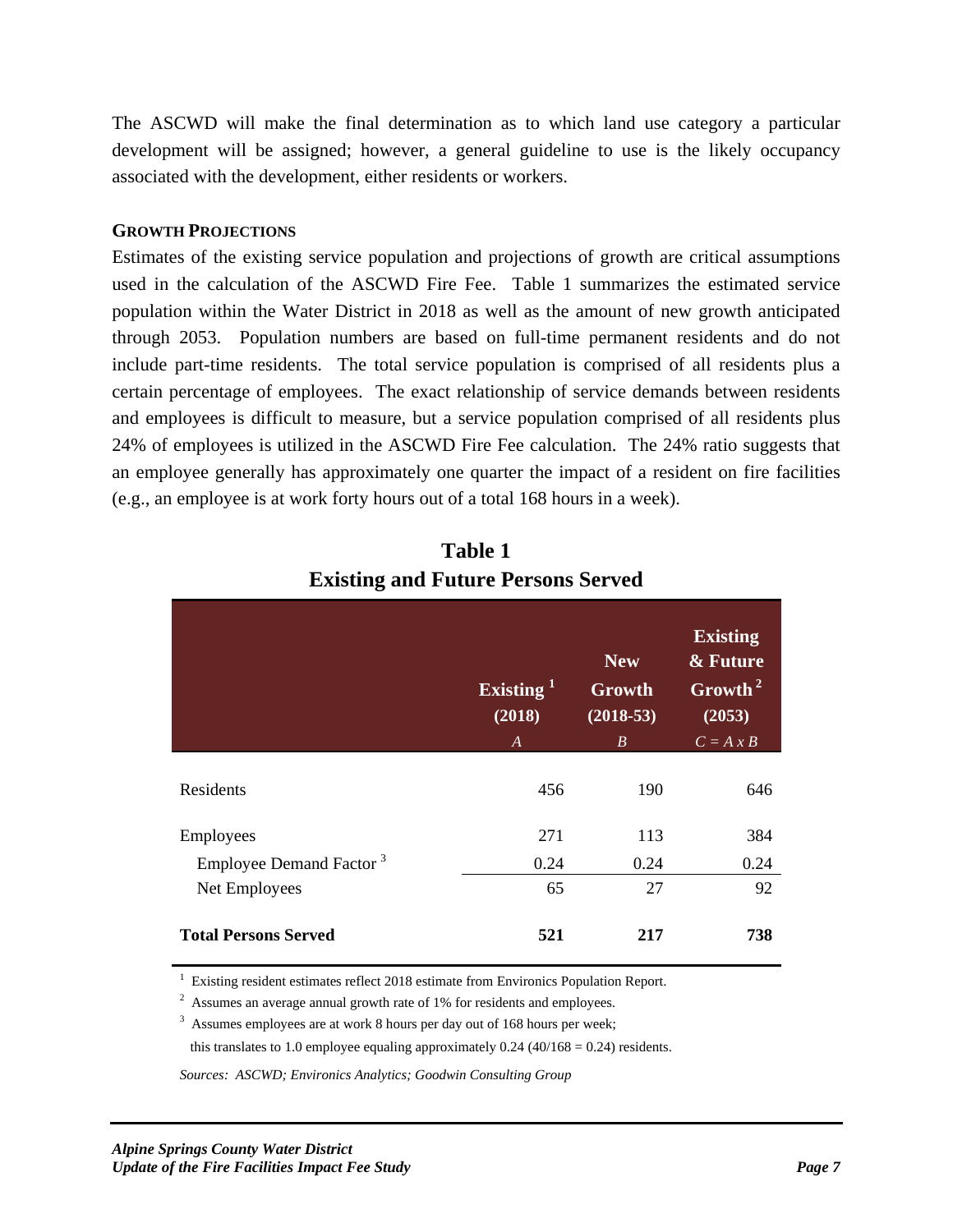Estimated residents and employees in the Water District by 2053 are used to determine fire facilities and equipment required to serve growth. Base year residential and employment estimates totaling approximately 456 and 271, respectively, reflect 2018 estimates and are based on data from the ASCWD and Environics Analytics. Growth estimates for the District through 2053 assume an average annual growth rate of 1%. The 1.0% growth rate is a reduced rate from the growth rate used in the 2013 Fee Study report, which included a growth rate of 1.5%. This reduced growth rate is a reflection of slower than estimated growth that has occurred in the District over the past decade.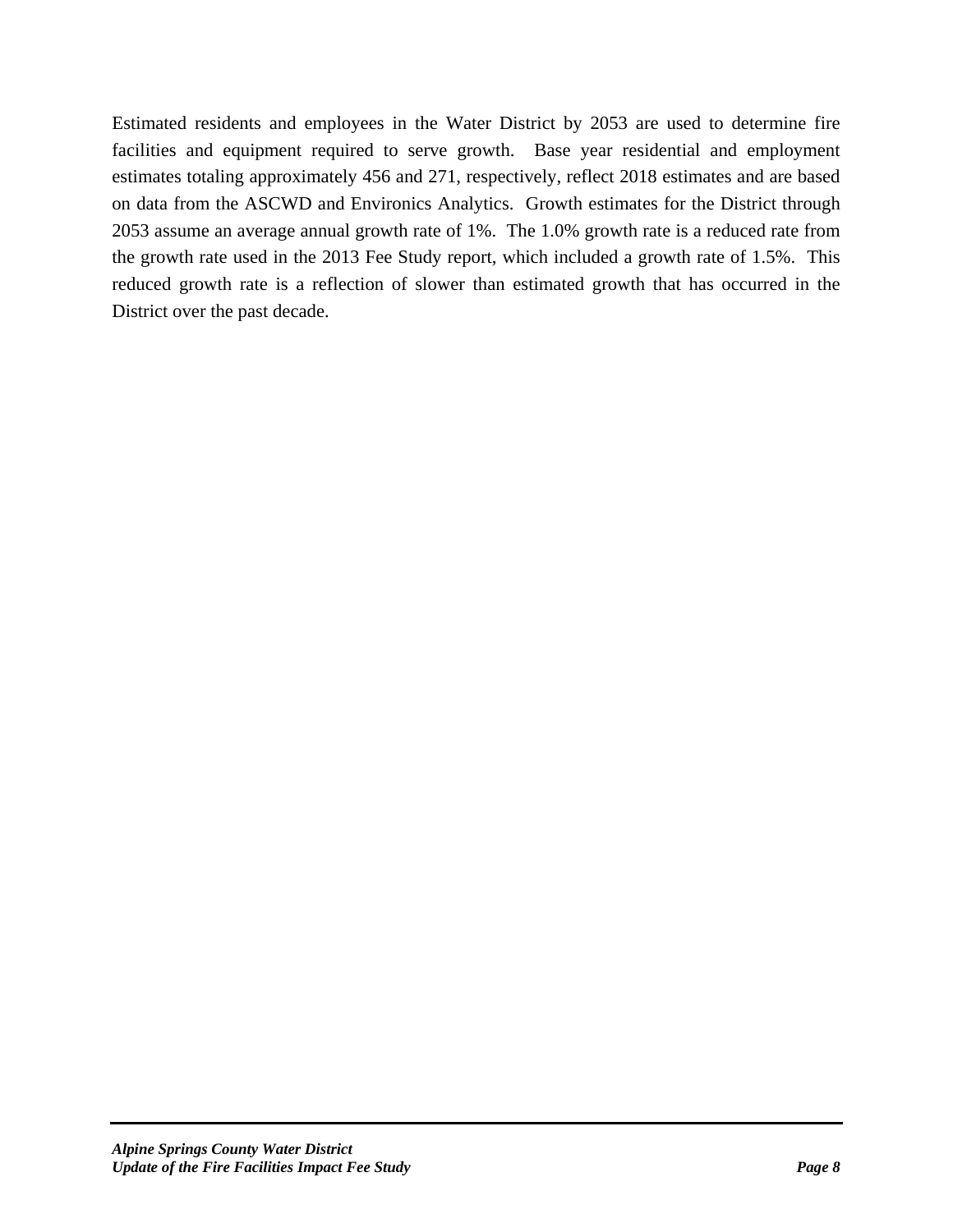## *IV. FIRE PROTECTION FACILITIES AND COST ESTIMATES*

The ASCWD Fire Fee program will provide funding for fire protection facilities, including a fire engine and equipment. A summary of existing and planned facilities required to serve development through 2053 is provided below.

#### **EXISTING FIRE FACILITIES**

Existing fire protection facilities within the Water District include (i) the Alpine Meadows fire station; (ii) a Type II fire engine; and (iii) various types of special equipment. The total estimated cost of the Water District's fire station building, land, vehicle, and equipment, based on current replacement costs, equals approximately \$1.6 million, as shown below in Table 2.

| <b>Description</b>       | <b>Estimated</b><br>Cost |
|--------------------------|--------------------------|
|                          |                          |
| <b>Station</b>           | \$1,223,692              |
| Vehicle                  | \$180,000                |
| <b>Special Equipment</b> | \$153,487                |
| <b>Total</b>             | \$1,557,179              |

**TABLE 2 SUMMARY OF EXISTING FACILITIES COSTS**

The estimated replacement cost for the Alpine Meadows fire station is based on the average per square foot value for a station within NTFPD, as shown in the NTFPD's insurance estimates by the Special District Risk Management Authority for its fire stations. The estimated replacement cost for the Alpine Meadows station totals approximately \$1.2 million and is summarized in Table 3. An estimated cost of \$1.3 million per acre is assumed for the fire station land in this Fee Study.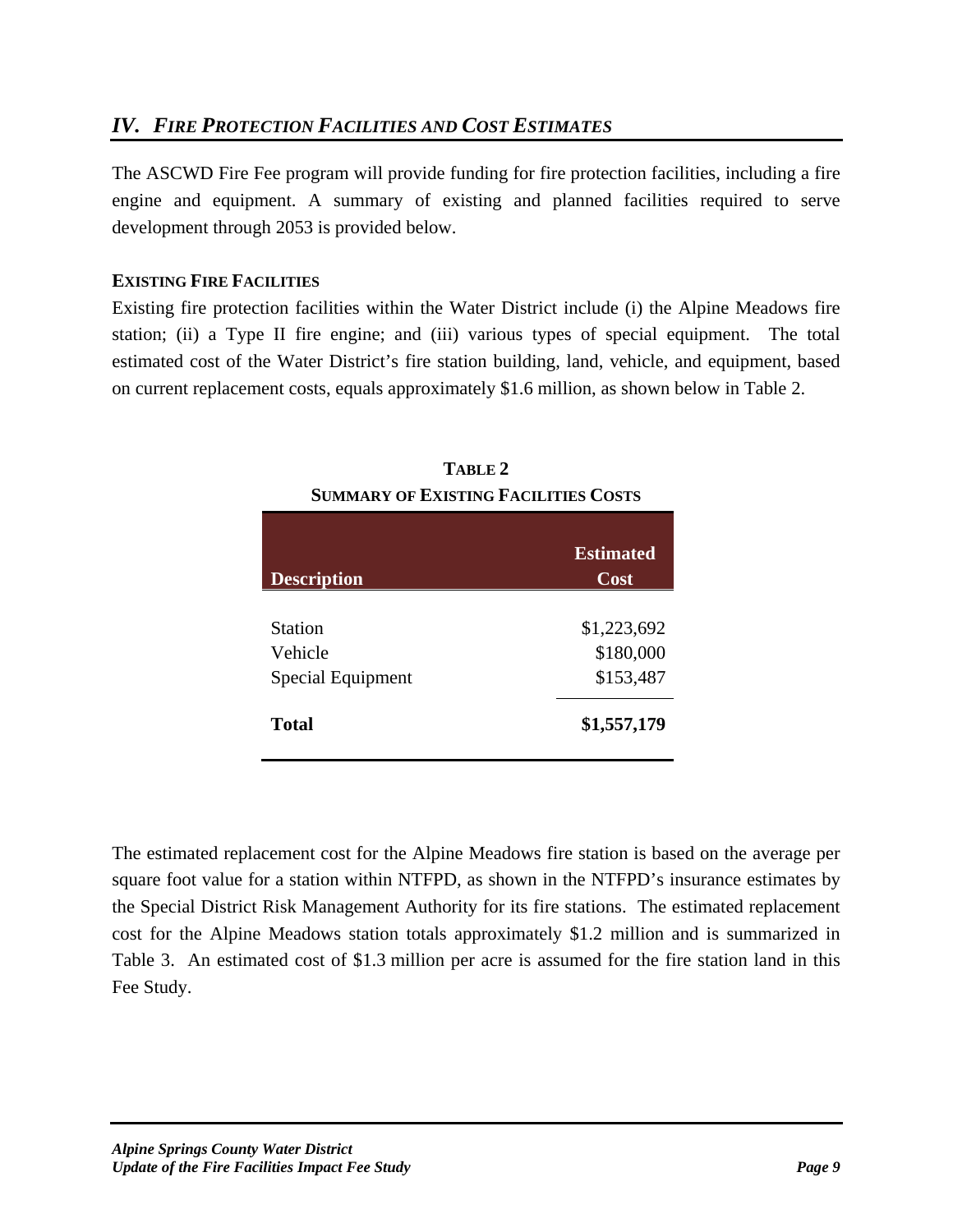|                                    | Quantity<br>A |           | <b>Unit Cost</b><br>B | <b>Replacement</b><br>$\overline{\text{Cost}}$<br>$C = A \times B$ |
|------------------------------------|---------------|-----------|-----------------------|--------------------------------------------------------------------|
| <b>Station 56 - Alpine Meadows</b> |               |           |                       |                                                                    |
| Land                               | 0.08          | acres     | \$1,300,000           | \$104,000                                                          |
| Building $1$                       | 2,480         | <b>SF</b> | \$451                 | \$1,119,692                                                        |
| <b>Total Existing Station Cost</b> |               |           |                       | \$1,223,692                                                        |

| TABLE 3                           |
|-----------------------------------|
| Existing Land & Building Facility |

<sup>1</sup> Based on the average per square foot value for a fire station in North Tahoe Fire Protection District.

*Sources: North Tahoe Fire Protection District; Goodwin Consulting Group, Inc.* 

Existing fire protection facilities also include a Type II fire engine. Based on information provided by NTFPD, the replacement cost of the existing engine is approximately \$180,000, as shown below in Table 4.

#### **TABLE 4 EXISTING VEHICLE & COST**

| <b>Vehicle Type &amp; Make</b>              | <b>Estimated Cost</b> |
|---------------------------------------------|-----------------------|
| Type II Engine<br>1997 International Pumper | \$180,000             |
| <b>Total Existing Vehicle Cost</b>          | \$180,000             |

*Source: North Tahoe Fire Protection District*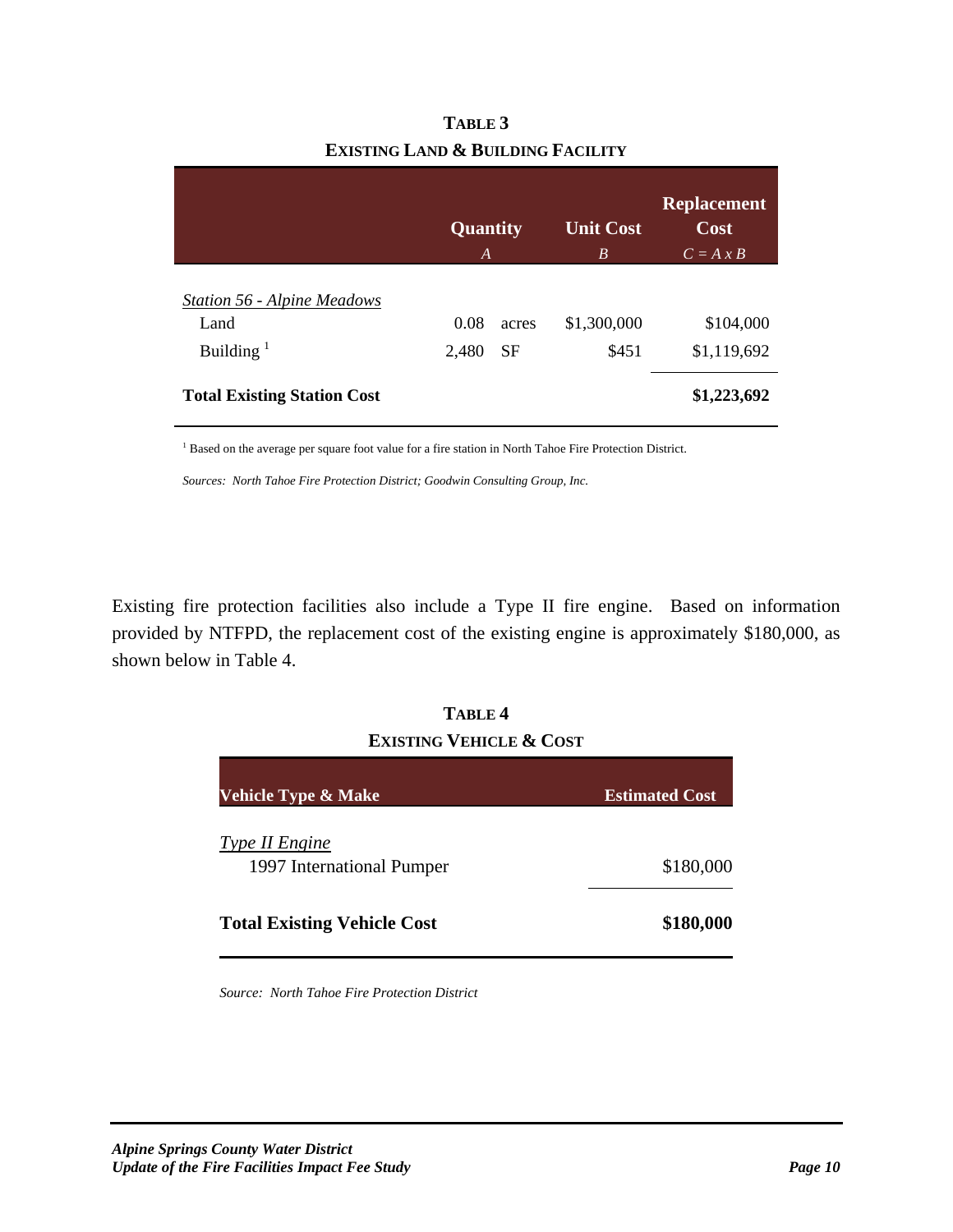Existing fire protection equipment also includes special protective gear, general station equipment, and other miscellaneous equipment. NTFPD reports the estimated replacement value for special equipment totals approximately \$153,000, as shown below in Table 5.

|                             |                | Unit    |          |                                   |                | Unit     |                          |
|-----------------------------|----------------|---------|----------|-----------------------------------|----------------|----------|--------------------------|
| <b>Description</b>          | <b>Units</b>   | Cost    | Cost     | <b>Description</b>                | <b>Units</b>   | Cost     | $\overline{\text{Cost}}$ |
|                             |                |         |          |                                   |                |          |                          |
| <b>Station 56 Equipment</b> |                |         |          | <b>Station 56 Equipment Cont.</b> |                |          |                          |
| <b>PBI</b> Turnouts         | 8              | \$2,250 | \$18,000 | 3" Duralight - 1550 ft.           | $\mathbf{1}$   | \$8,500  | \$8,500                  |
| <b>PBI</b> Turnouts         | 4              | \$4,500 | \$18,000 | 2.5" Duralight - 550 ft.          | 1              | \$3,000  | \$3,000                  |
| <b>SCBA</b>                 | 4              | \$3,250 | \$13,000 | 1.75" Duralight - 1200 ft.        | 1              | \$4,000  | \$4,000                  |
| <b>SCBA Bottles</b>         | 4              | \$550   | \$2,200  | 1.5" Duralight - 350 ft.          | 1              | \$1,200  | \$1,200                  |
| <b>Structural Helmets</b>   | 11             | \$182   | \$2,000  | 1.5" Wildland - 880 ft.           | 1              | \$1,600  | \$1,600                  |
| <b>Structural Boots</b>     | 10             | \$180   | \$1,800  | <b>Portable Monitor Nozzle</b>    | 1              | \$500    | \$500                    |
| <b>Structural Boots</b>     | $\mathbf{1}$   | \$1,800 | \$1,800  | 2.5" Akron Nozzles                | 1              | \$600    | \$600                    |
| Nomex Clothing (Shirts)     | 14             | \$143   | \$2,000  | 1.5" Task Force Nozzles           | 4              | \$525    | \$2,100                  |
| Nomex Clothing (Shirts)     | $\mathbf{1}$   | \$2,000 | \$2,000  | 2.5" Task Force Nozzles           | 1              | \$600    | \$600                    |
| <b>Wildland Helmets</b>     | 6              | \$150   | \$900    | 1.5" Twister Nozzles              | 2              | \$125    | \$250                    |
| Oxygen Units                | 2              | \$600   | \$1,200  | 2.5" Siamese Adaptors             | 1              | \$250    | \$250                    |
| Ferno litter                | 1              | \$300   | \$300    | <b>Hose Adaptors</b>              | 8              | \$188    | \$1,500                  |
| Motorola Portable Radio     | 8              | \$1,000 | \$8,000  | 2.5" Gate Valve Adaptors          | $\mathbf{1}$   | \$450    | \$450                    |
| <b>Trauma Bags</b>          | $\overline{c}$ | \$2,400 | \$4,800  | 24' Extension Ladders             | 1              | \$1,500  | \$1,500                  |
| Misc. Medical Equipment     | $\mathbf{1}$   | \$1,000 | \$1,000  | 14' Roof Ladders                  | $\mathbf{1}$   | \$400    | \$400                    |
| Ropes and Gear              | $\mathbf{1}$   | \$500   | \$500    | 10' Attic Ladders                 | 1              | \$300    | \$300                    |
| Honda Generator Lights      | $\mathbf{1}$   | \$1,200 | \$1,200  | 10' Extension Ladders             | $\mathbf{1}$   | \$200    | \$200                    |
| Motorola MaxTrax Radios     | 2              | \$1,000 | \$2,000  | <b>SCBA Tanks</b>                 | $\overline{4}$ | \$4,081  | \$16,323                 |
| Hand Tools                  | $\mathbf{1}$   | \$1,500 | \$1,500  | Husky Rollaway Toolbox            | 1              | \$250    | \$250                    |
| Honda PP Fan                | $\mathbf{1}$   | \$800   | \$800    | Nederman Exhaust Sys              | $\mathbf{1}$   | \$10,000 | \$10,000                 |
| Chain Saws                  | 1              | \$1,500 | \$1,500  | HP 6730 Desktop Monitor           | 1              | \$1,100  | \$1,100                  |
| Defibrillation Unit (AED)   | $\mathbf{1}$   | \$8,576 | \$8,576  | HP 820 Printer                    | $\mathbf{1}$   | \$250    | \$250                    |
| <b>Gas Detector</b>         | 1              | \$1,673 | \$1,673  | HP Office Jet V-40 Printer        | 1              | \$300    | \$300                    |
| <b>Snow Blower</b>          | $\mathbf{1}$   | \$965   | \$965    | Office Desk and Chair             | $\mathbf{1}$   | \$150    | \$150                    |
| 4.5" Supply Hose - 10ft.    | 1              | \$300   | \$300    | Misc. Kitchen Appliances          | 1              | \$2,150  | \$2,150                  |
| <b>Total Equipment Cost</b> |                |         |          |                                   |                |          | \$153,487                |

**TABLE 5 ASCWD SPECIAL EQUIPMENT INVENTORY**

*Source: North Tahoe Fire Protection District*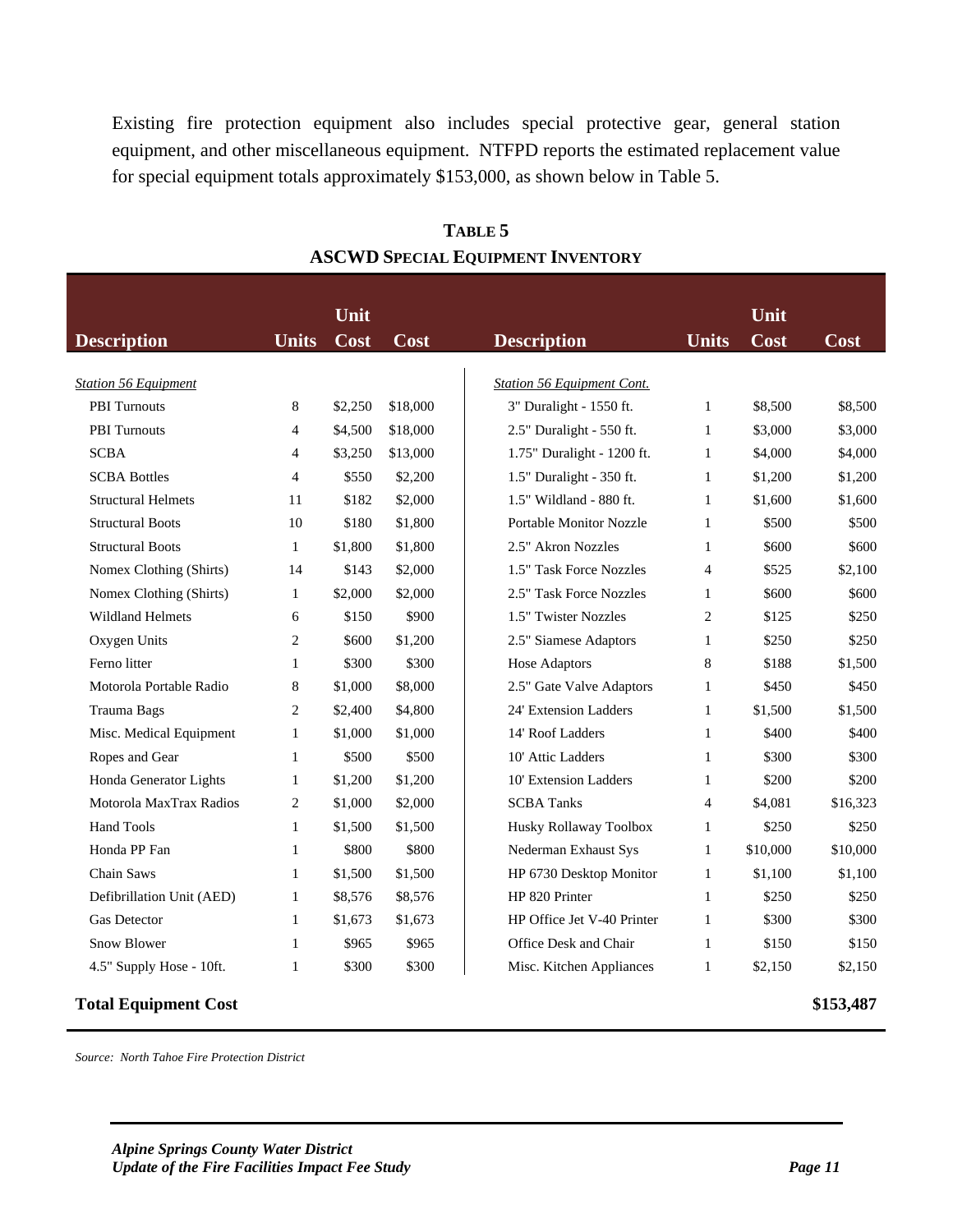#### **PLANNED FIRE FACILITIES TO ACCOMMODATE NEW GROWTH**

The NTFPD, in conjunction with the Water District, analyzed the fire facilities needed to serve development within the Water District through 2053. Based on that analysis, the NTFPD determined that the size of the Alpine Meadows station can adequately serve future growth anticipated within the Water District through 2053. However, additional vehicles and equipment will be needed to serve the additional development expected with the Water District through 2053. The NTFPD estimates the Alpine Meadows station will need a new Type I fire engine and other future equipment. Table 6 below shows a breakdown of the cost of these, which totals approximately \$560,000.

| TABLE 6                                  |                         |           |             |  |  |  |  |  |
|------------------------------------------|-------------------------|-----------|-------------|--|--|--|--|--|
| <b>PLANNED FIRE FACILITIES</b>           |                         |           |             |  |  |  |  |  |
|                                          |                         |           |             |  |  |  |  |  |
| Unit<br><b>Estimated</b>                 |                         |           |             |  |  |  |  |  |
|                                          | Total Cost <sup>2</sup> |           |             |  |  |  |  |  |
| <b>Description</b>                       | A                       | B         | $C = A x B$ |  |  |  |  |  |
|                                          |                         |           |             |  |  |  |  |  |
| Vehicles & Equipment                     |                         |           |             |  |  |  |  |  |
| Type I Engine                            | 1                       | \$550,000 | \$550,000   |  |  |  |  |  |
| Equipment                                | 1                       | \$10,000  | \$10,000    |  |  |  |  |  |
| \$560,000<br><b>Total New Facilities</b> |                         |           |             |  |  |  |  |  |

*Source: North Tahoe Fire Protection District*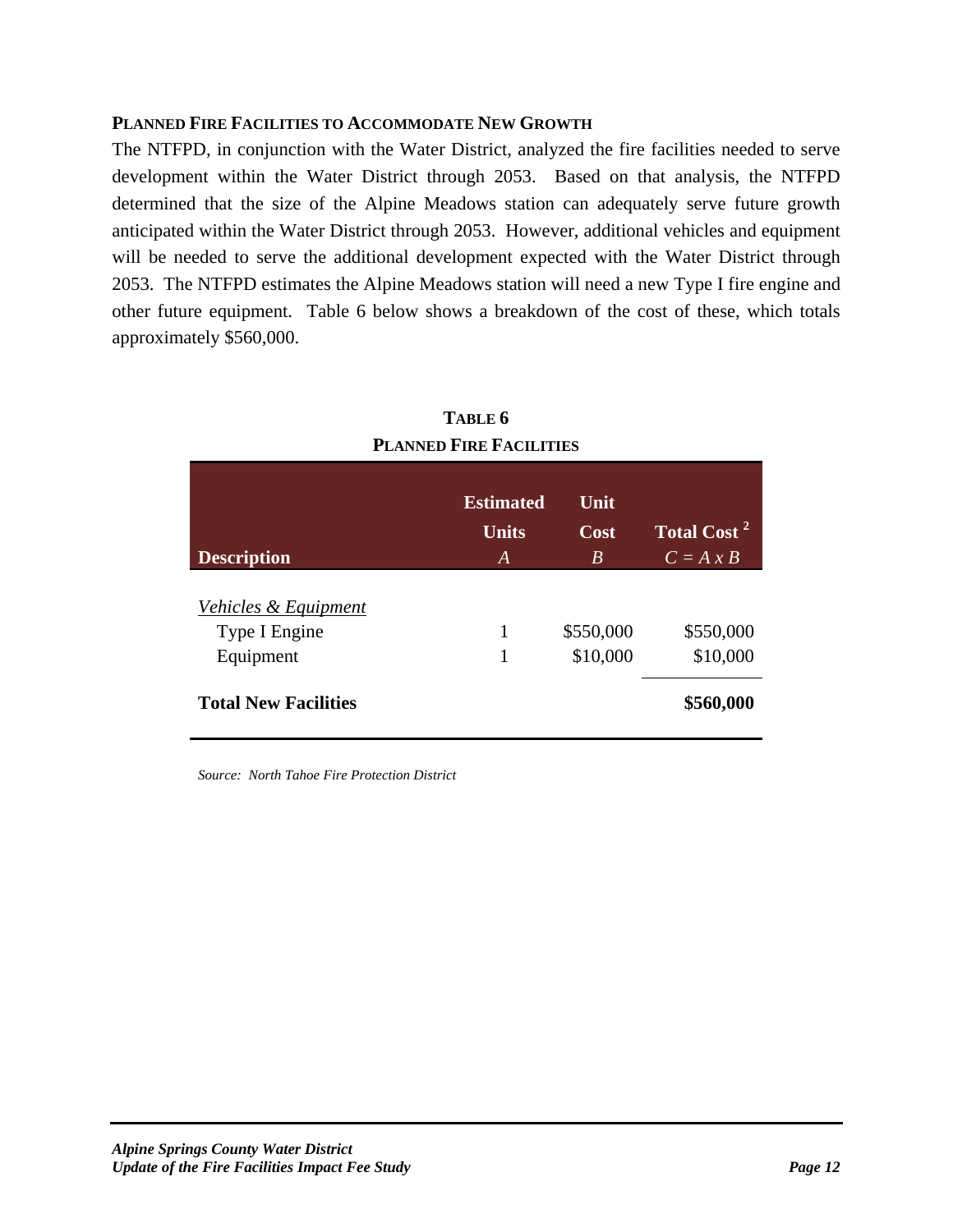#### **TOTAL FIRE FACILITIES COST**

Planned facilities include a fire engine and equipment needed to serve existing and future development through 2053. When combined with the estimated replacement cost for the existing facilities, the total cost included in the ASCWD Fire Fee calculation is approximately \$2.1 million. Table 7 presents a summary of the total existing and planned facilities costs.

| <b>Description</b>                                                | <b>Estimated</b><br>Cost |
|-------------------------------------------------------------------|--------------------------|
| <b>Existing Fire Facilities</b><br><b>Planned Fire Facilities</b> | \$1,557,179<br>\$560,000 |
| <b>Net Fire Facilities Cost</b>                                   | \$2,117,179              |

**TABLE 7 TOTAL FIRE FACILITIES COST**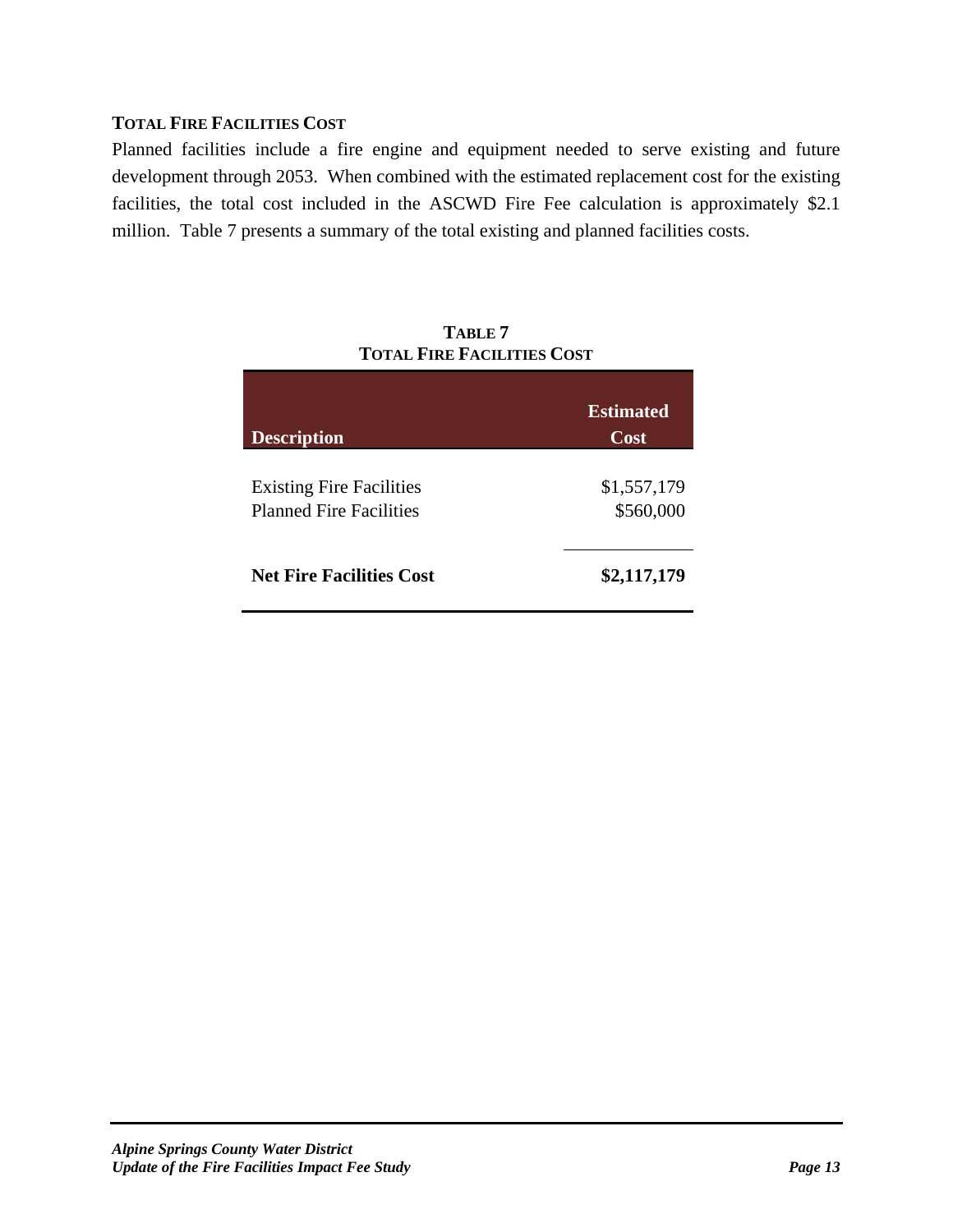### *V. FIRE FEE CALCULATION METHODOLOGY*

When impact fees are calculated, an analysis must be presented in enough detail to demonstrate that logical and thorough consideration was applied in the process of determining how the fee relates to the impact created by new development. Various findings pursuant to the Mitigation Fee Act must be made to ensure that there is a reasonable relationship between the amount of the fee and the development on which that fee will be levied. The following section of the report outlines the methodology used in this Fee Study to calculate the ASCWD Fire Fee.

#### **FEE METHODOLOGY**

The methodology used to calculate the ASCWD Fire Fee ensures that each land use category funds its equitable share of the fire protection facilities based on the impact that its residents or employees will have on the Alpine Meadows station. Following is a summary of the steps used to calculate the ASCWD Fire Fee:

- 1) Determine the number of existing and future persons served expected through 2053 within the ASCWD. The number of person served equals the sum of residents and 24% of employees (i.e., employee-equivalents).
- 2) Determine the existing and new fire facilities needed to serve development through 2053 within the ASCWD.
- 3) Estimate the total cost of existing and planned fire facilities needed to serve development in the ASCWD through 2053. Existing deficiencies or that portion of an improvement cost allocated to existing development cannot be funded with ASCWD Fire Fees from future development; the ASCWD will need to find alternate sources to fund existing deficiencies or existing development's share of the cost.
- 4) Based on the projected 2053 service population, calculate the cost per person served by dividing the cost from Step 3 by the total service population from Step 1. The cost per resident is equal to the cost person served; while the cost per employee is equal to the cost per person served multiplied by 0.24 (i.e., employee weighting factor).
- 5) Estimate the cost per residential dwelling unit or cost per 1,000 nonresidential building square feet by multiplying the applicable occupancy factor (i.e., average persons per residential dwelling unit or employees per 1,000 building square feet) by the cost per resident or employee from Step 4.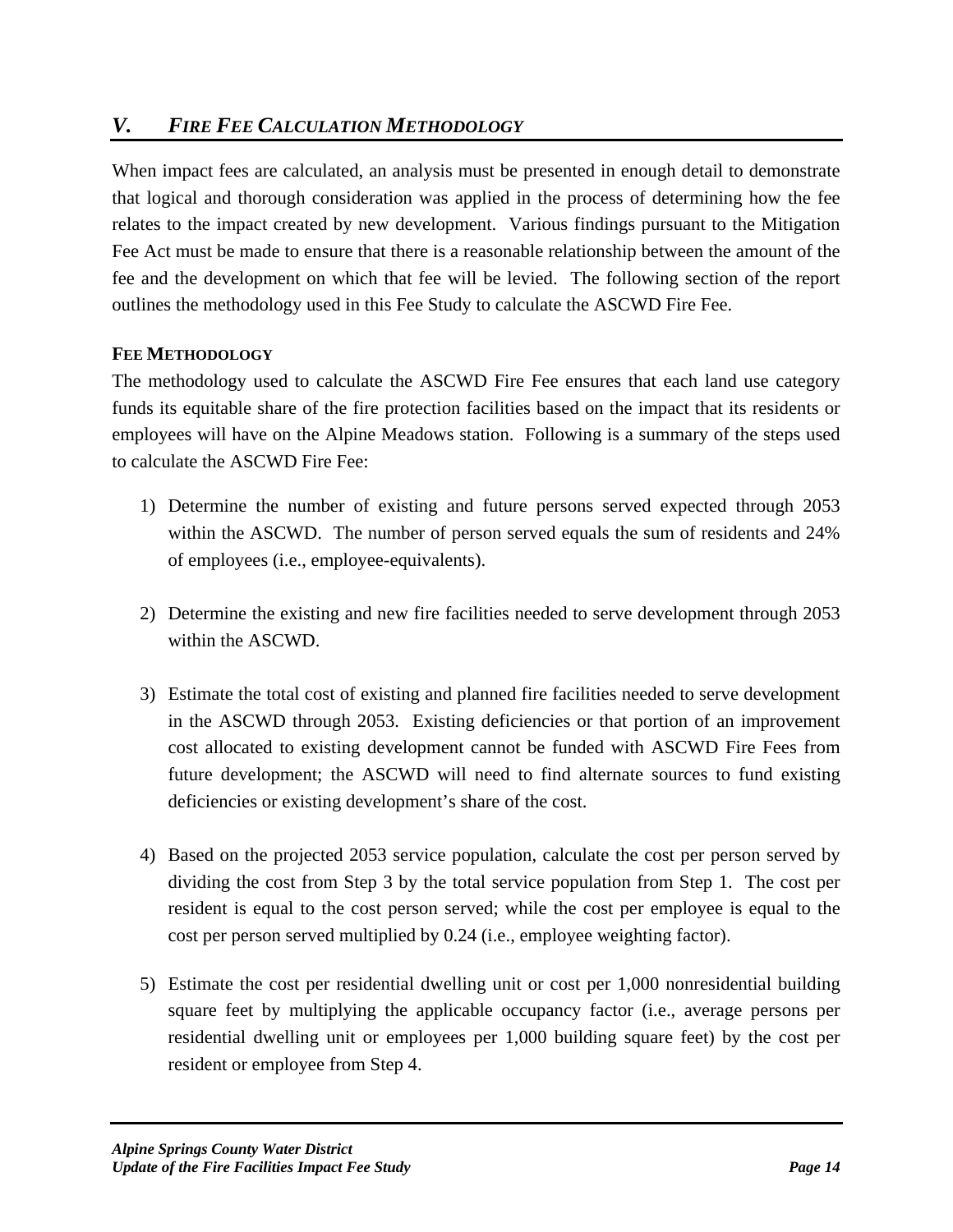- 6) Determine the gross cost per residential dwelling unit or per 1,000 nonresidential building square feet by adding a 2.0% administration fee to fund the cost of administering the ASCWD Fire Fee program.
- 7) For residential uses, divide the gross cost per residential dwelling unit by 2,082 square feet to determine the ASCWD Fire Fee per square foot of residential building space. For nonresidential uses, divide the gross cost per 1,000 nonresidential building square feet by 1,000 square feet to determine the ASCWD Fire Fee per square foot of nonresidential building space.

By applying this fee methodology, the amount of the ASCWD Fire Fee for each land use is based on the estimated impact of the development on the ASCWD and thus a nexus or reasonable relationship is established between the amount of the ASCWD Fire Fee and the cost of the facilities attributable to each type of development.

#### **OCCUPANCY ASSUMPTIONS**

New development in the ASCWD will create demand for fire protection facilities. For purposes of the ASCWD Fire Fee program, demand is measured by the service population anticipated within the ASCWD by 2053. Nonresidential employee occupancy factors incorporated in the Fee Study are consistent with assumptions included in the 2013 Fee Study; however, the residential occupancy factor is increased from 0.77 in the 2013 Fee Study to 0.95 persons per dwelling unit in this Fee Study. This increase is based on updated housing and population data for the District. By allocating facilities costs to each land use category based on its demand for fire protection facilities (i.e., service population based on occupancy factors), this Fee Study ensures that each land use category will fund its fair-share of the required facilities.

| <b>Land Use</b>       | <b>Assumption</b> |                                |
|-----------------------|-------------------|--------------------------------|
| <i>Residential</i>    |                   | 0.95 Persons per Dwelling Unit |
| <i>Nonresidential</i> |                   |                                |
| Commercial            | 2.40              | Employees per 1,000 SF         |
| Office                | 3.05              | Employees per 1,000 SF         |
| Industrial            | 2.13              | Employees per 1,000 SF         |

#### **Table 8 OCCUPANCY ASSUMPTIONS**

*Sources: Environics Analytics: Parcel Quest; Goodwin Consulting Group*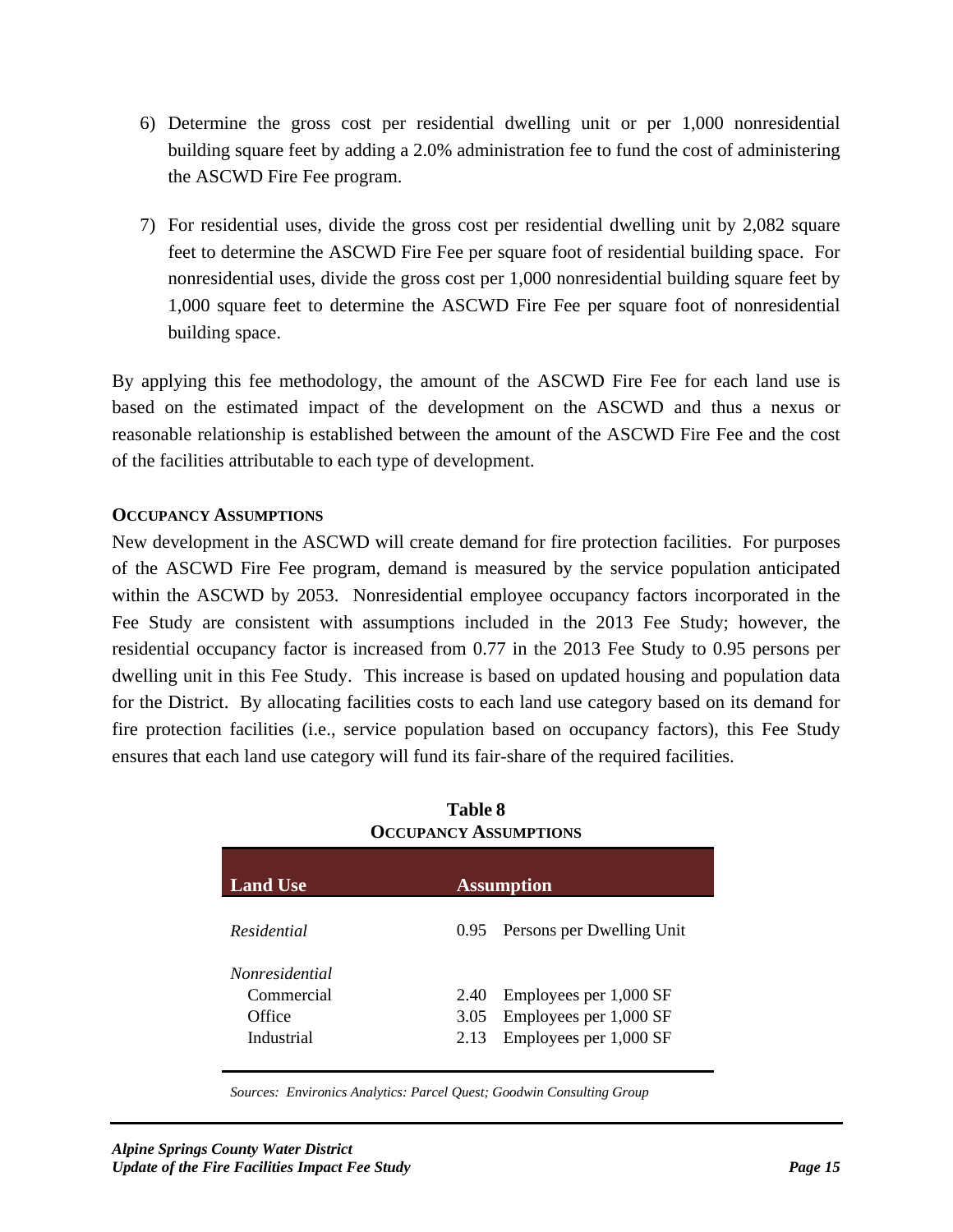Future development within the ASCWD will create demand for various fire protection facilities to serve future residents and employees. The ASCWD Fire Fee program will fund future development's fair share of costs related the Alpine Meadows fire station, fire vehicles, and equipment. The ASCWD Fire Fee, as calculated in this Nexus Study meets the Mitigation Fee Act nexus requirements, as outlined below.

#### **Purpose of Fee**

The purpose of the ASCWD Fire Fee is to fund the fire protection facilities identified in this Fee Study that are needed to mitigate the impacts from new development through 2053 within the ASCWD.

#### **Use of Fee**

ASCWD Fire Fee revenue will be used to fund the fire protection facilities needed to provide fire protection service. These facilities and their corresponding costs are presented in Tables 3 through 6 of this Fee Study.

#### **Reasonable Relationship Between the Fee's Use and the Type of Development**

New development anticipated through 2053 within the ASCWD will generate a need for fire protection services and facilities. The increase in development will create the need for additional fire facilities and personnel to provide emergency services to the developing areas within the ASCWD. Fee revenue will be used to fund a fair-share portion of these fire facilities to serve new residential and nonresidential development in the ASCWD.

#### **Reasonable Relationship Between the Need for the Facility and the Type of Development**

New residential and nonresidential development in the ASCWD will generate residents and employees as well as structures that will require fire protection services. New development will require additional fire facilities to maintain the existing level of service and to provide fire protection and emergency services to the developing areas in the ASCWD. In order to maintain the ASCWD's current level of fire protection service, the Alpine Meadows station will need a new Type I fire engine and equipment.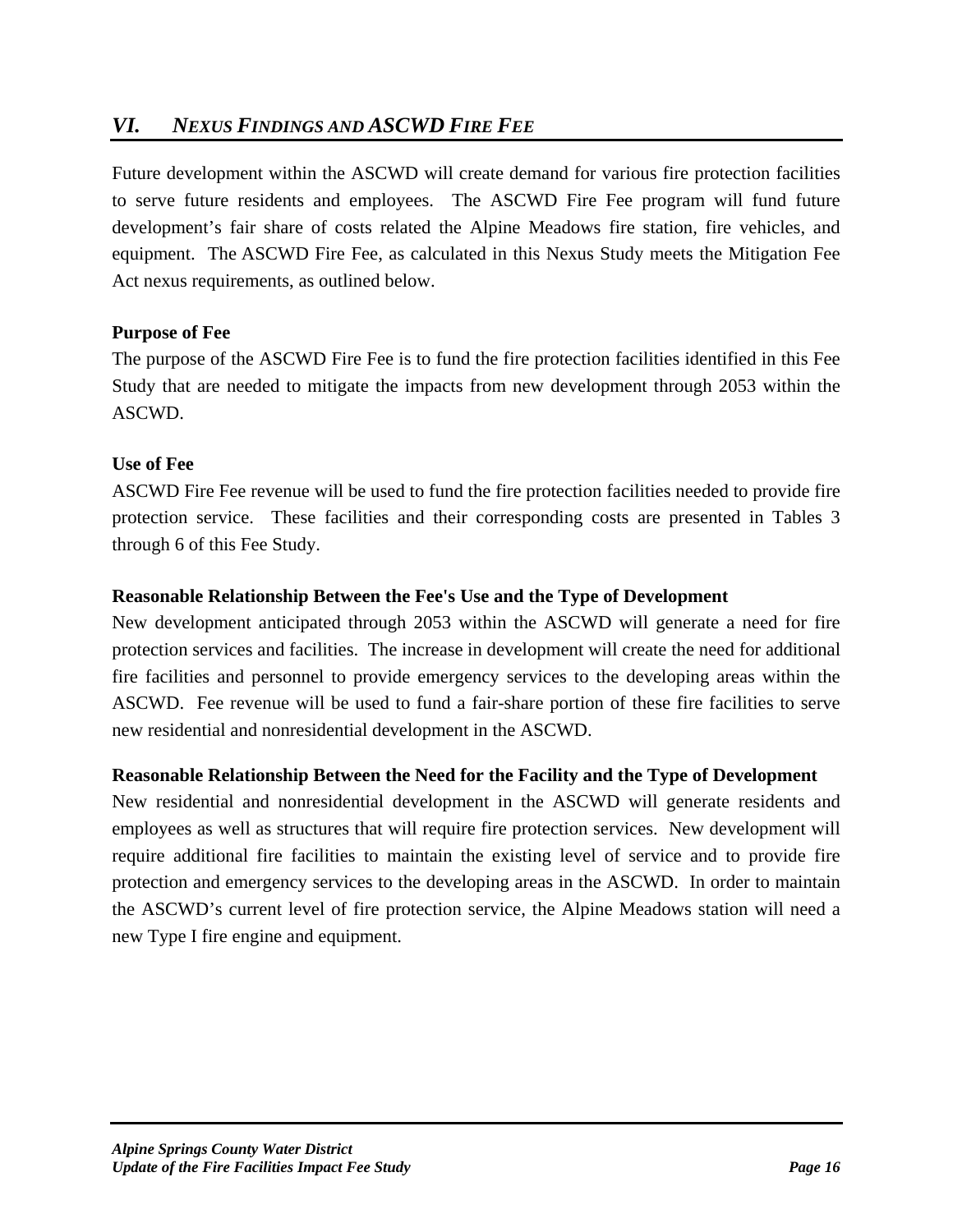#### **Reasonable Relationship Between the Amount of the Fee and the Cost of the Facility**

The relationship between the amount of the fee and the portion of the facility cost attributable to the development type is based on the number of persons served. Residents and employees are the primary beneficiaries of fire facilities; therefore, the cost of fire facilities has been allocated in this Fee Study to both residential and nonresidential land uses based on the number of persons generated from these types of development.

The number of persons served equals the number of residents and employee-equivalents that will be provided with fire protection services. Based on this demand from residents and employeeequivalents, a proportionate share of the cost of fire facilities is allocated to existing and future residential and nonresidential development types. This cost allocation, shown in Table 9, establishes a fee per resident and per employee. The fee per resident or employee is then converted to a fee per square foot of building space for each land use category to ensure that a reasonable relationship exists between the ASCWD Fire Fee and the portion of the facility attributed to each development type within the ASCWD.

#### **EXISTING AND PLANNED FIRE FACILITIES COST SUMMARY**

Table 7 summarizes the cost of the fire facilities needed to serve the Water District through 2053. This includes the costs of the existing Alpine Meadows fire station as well as existing and planned vehicles and equipment. The total cost of these facilities, which has been calculated based on the current estimated replacement value of the existing fire station, fire engine, and equipment as well as the estimated cost of the planned fire engine and equipment, is approximately \$2.1 million.

#### **ASCWD FIRE FEE CALCULATION**

Tables 9 and 10 detail the calculation of the ASCWD Fire Fee. Dividing the total fire facilities cost of approximately \$2.1 million by the estimated 738 persons served by 2053 equals \$2,869 per person served. The cost per person served is then converted to a cost per resident and cost per employee, as shown in Table 9. The cost per resident and per employee is converted to a fee per square foot for residential and nonresidential building space use based on the occupancy assumptions and the assumed average size of a residential unit, 2,082 square feet, in the Water District. A summary of the updated ASCWD Fire Fee is presented in Table 10.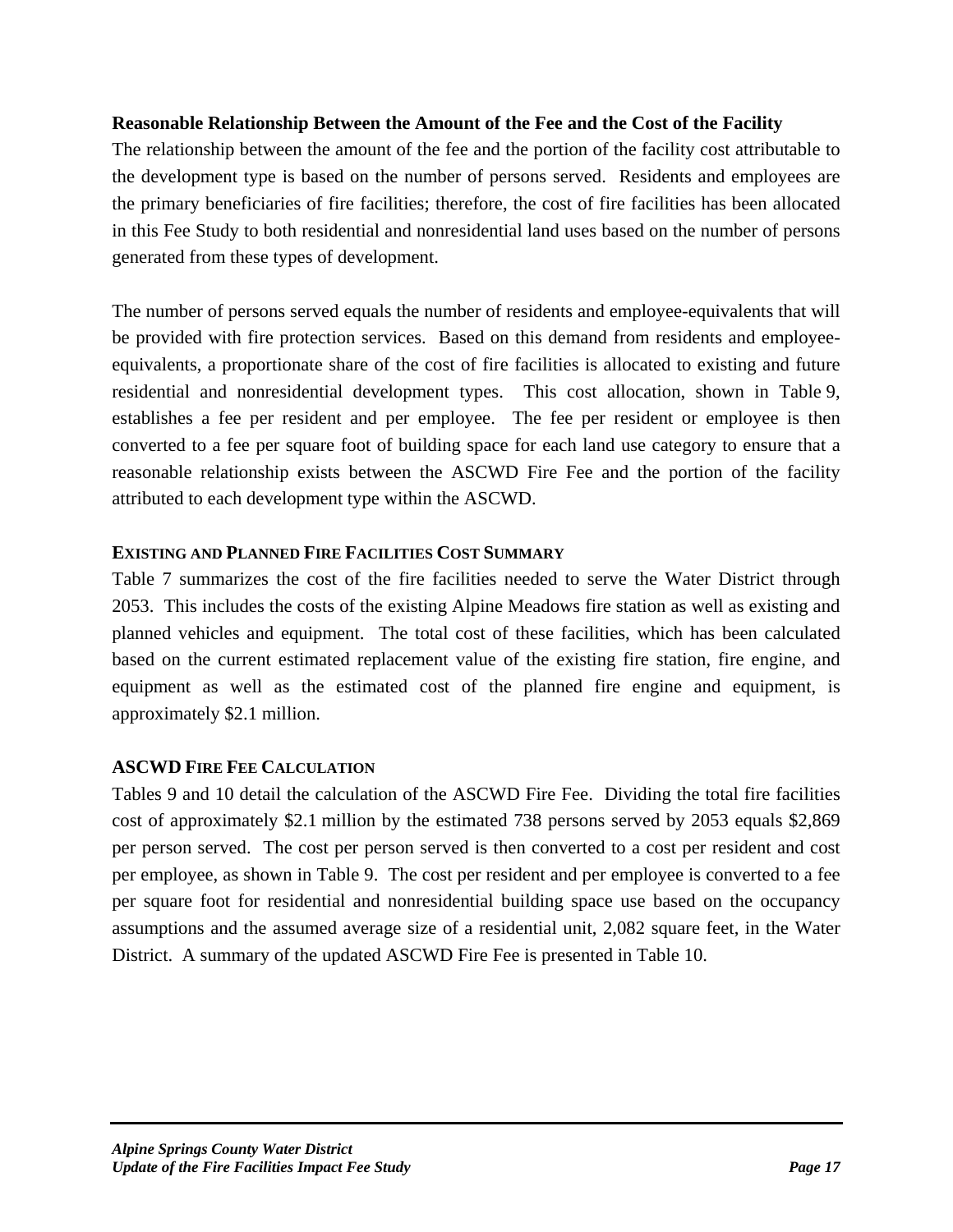## **Table 9 ASCWD Fire Facilities Cost per Person Served**

| <b>Total Fire Facilities Cost</b><br>Net Total Fire Facilities Cost | \$2,117,179<br>\$2,117,179 |
|---------------------------------------------------------------------|----------------------------|
| Projected 2053 Persons Served                                       | 738                        |
| <b>Cost per Person Served</b>                                       | \$2,869                    |
| <b>Cost per Resident</b><br>Cost per Employee <sup>1</sup>          | \$2,869                    |

 $<sup>1</sup>$  Assumes one employee is equal to 0.24 residents.</sup>

## **Table 10 Fire Fee Calculation**

| <b>Land Use</b>       | Cost per<br><b>Resident/</b><br><b>Employee</b><br>A | <b>Estimated</b><br>Density <sup>1</sup><br>B | Cost per<br>DU/<br>1,000 SF<br>$C = A x B$ | <b>Adminis-</b><br>$\frac{1}{2}$ tration <sup>21</sup><br>$(2.0\%)$<br>$D = 0.02 x C$ | <b>Total</b><br>Fee<br>$E = C + D$ | Fee<br>per SF <sup>3</sup> |
|-----------------------|------------------------------------------------------|-----------------------------------------------|--------------------------------------------|---------------------------------------------------------------------------------------|------------------------------------|----------------------------|
|                       |                                                      |                                               | per Dwelling Unit                          |                                                                                       |                                    |                            |
| <b>Residential</b>    | \$2,869                                              | 0.95                                          | \$2,725                                    | \$55                                                                                  | \$2,780                            | \$1.34                     |
| <i>Nonresidential</i> |                                                      |                                               | per 1,000 Bldg SF                          |                                                                                       |                                    |                            |
| Commercial            | \$689                                                | 2.40                                          | \$1,652                                    | \$33                                                                                  | \$1,685                            | \$1.69                     |
| Office                | \$689                                                | 3.05                                          | \$2,100                                    | \$42                                                                                  | \$2,142                            | \$2.14                     |
| Industrial            | \$689                                                | 2.13                                          | \$1,467                                    | \$29                                                                                  | \$1,496                            | \$1.50                     |

<sup>1</sup> Estimated density shown as persons per dwelling unit for residential uses and employees per 1,000 SF for nonresidential uses.

<sup>2</sup> Estimated at 2.0% of the total fee to pay for costs related to fee study updates, collection, accounting, and annual reporting.

 $3$  Residential fee is based on an average size of 2,082 square feet.

*Source: Goodwin Consulting Group; Parcel Quest*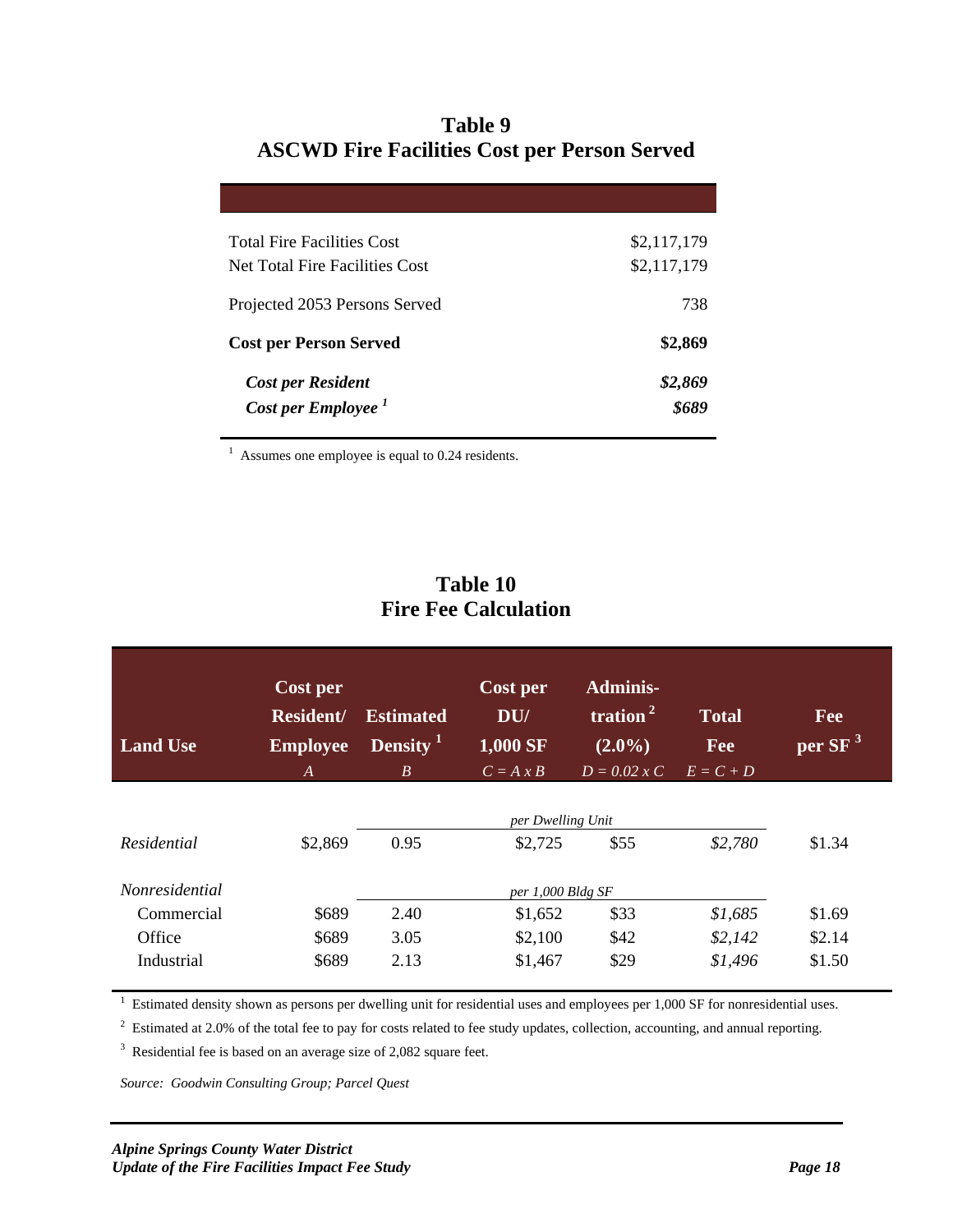#### **ASCWD FIRE FEES**

A summary of the updated ASCWD Fire Fee is presented below in Table 11. The updated ASCWD Fire Fee for residential development is approximately 8% more than the Water District's current fire fee; for nonresidential land uses, the fees are approximately 16% less than the Water District's current fire fees.

The ASCWD Fire Fee includes a 2.0% administration fee mark-up that will be used to fund costs associated with administering the ASCWD Fire Fee program. This fee will fund fee study updates, accounting, and annual reporting required by the Mitigation Fee Act.

| <b>Land Use</b>       | <b>Proposed</b><br>Fee per SF | <b>Current</b><br>Fee per SF | <b>Percent</b><br><b>Change</b> |
|-----------------------|-------------------------------|------------------------------|---------------------------------|
| Residential           | \$1.34                        | \$1.24                       | 7.7%                            |
| <i>Nonresidential</i> |                               |                              |                                 |
| Commercial            | \$1.69                        | \$2.01                       | $-16.1\%$                       |
| Office                | \$2.14                        | \$2.56                       | $-16.3%$                        |
| Industrial            | \$1.50                        | \$1.79                       | $-16.4%$                        |

## **TABLE 11 Fire Fee Summary**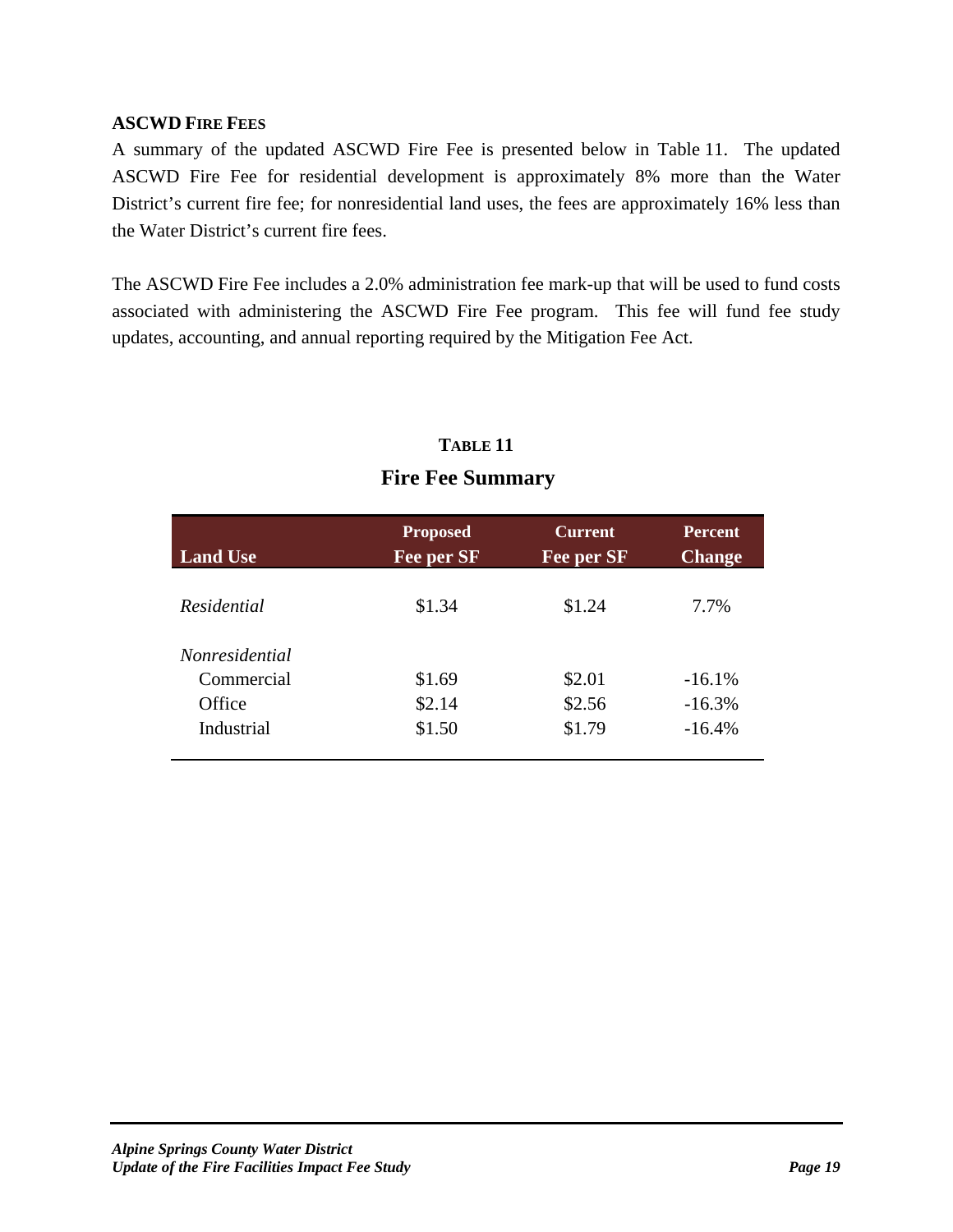#### **FEE IMPLEMENTATION**

According to the California Government Code, prior to levying a new fee or increasing an existing fee, an agency must hold at least one open and public meeting. At least ten days prior to this meeting, the agency must make data on infrastructure costs and funding sources available to the public. Notice of the time and place of the meeting, and a general explanation of the matter, are to be published in accordance with Section 6062a of the Government Code, which states that publication shall occur twice, with at least five days intervening, commencing at least ten days before the hearing, in a newspaper regularly published once a week or more.

The ASCWD Fire Fee will need to be approved by the ASCWD Board of Directors and the Placer County Board of Supervisors through a fee resolution or ordinance to adopt the updated ASCWD Fire Fee. The resolution or ordinance authorizing and establishing the ASCWD Fire Fee will then be adopted by the Placer County Board of Supervisors. Once the last action associated with adopting the ASCWD Fire Fee is completed, it shall become effective sixty days later.

#### **ANNUAL INFLATION UPDATE**

The ASCWD Fire Fees may be adjusted in future years to reflect revised facility costs or receipt of funding from alternative sources. In addition to such adjustments, in January of each calendar year, or another date, as designated by the ASCWD, the cost estimates and the ASCWD Fire Fees will also be adjusted by the average increase in the Construction Cost Index (CCI) as reported in the *Engineering News Record* for the 12-month period ending October of the previous year. For example, the adjustment for January 2020 will be determined by calculating the increase from October 2018 to October 2019 in the CCI. The resulting increase will be the adjustment factor that will be applied to the ASCWD Fire Fees in January 2020. The increased fees may be adopted through a resolution or ordinance.

#### **FEE STUDY UPDATES**

The Fee Study will be subject to periodic updates based on changes in developable land, land uses, facilities and land costs, or economic conditions. The ASCWD should periodically review the costs, fees, and account balances to determine if an update to the ASCWD Fire Fee is warranted. During the periodic reviews, the ASCWD may analyze the following items that would impact the ASCWD Fire Fee program: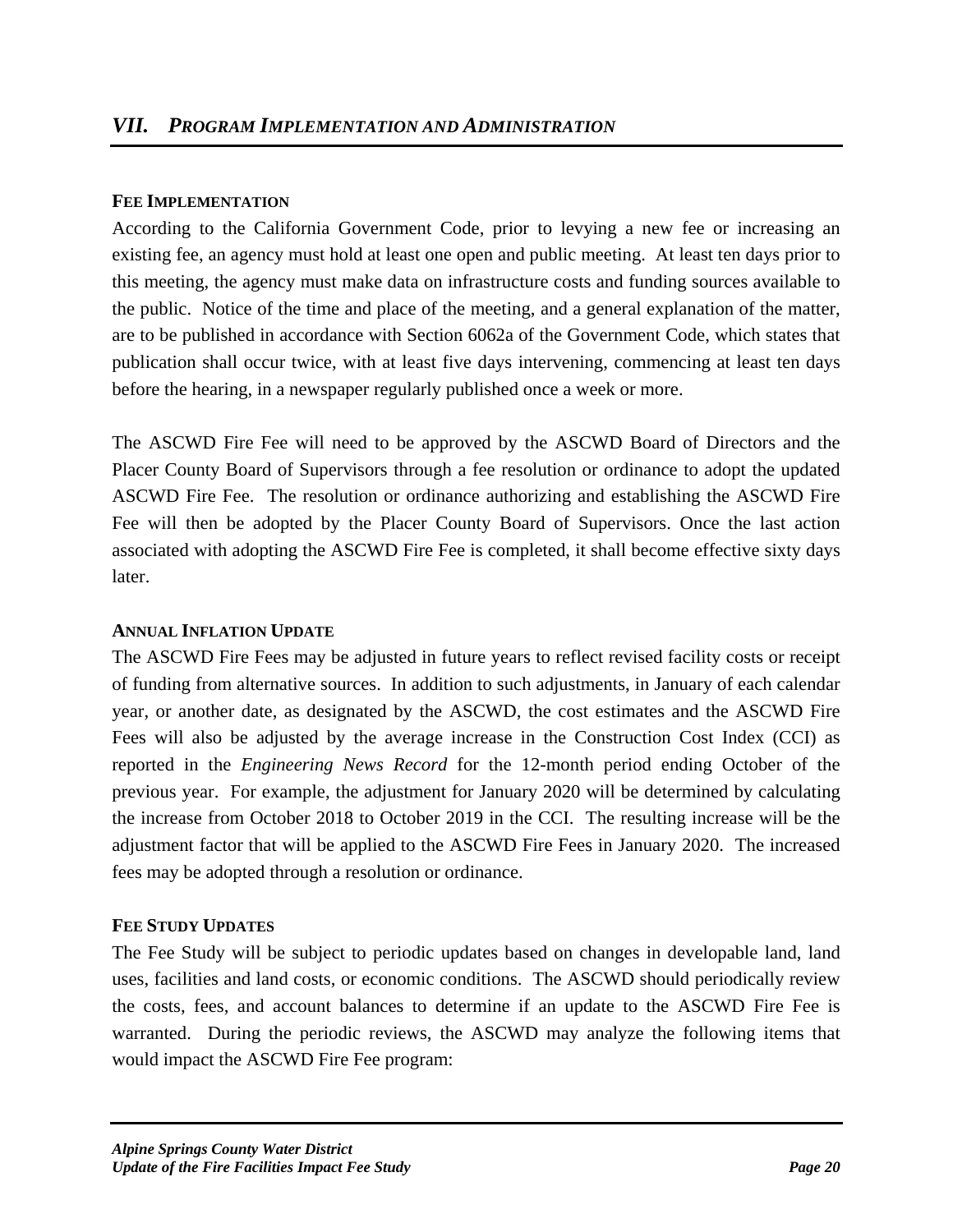- Changes to the required fire facilities included in the ASCWD Fire Fee program
- Changes in land costs
- Changes in the cost to administer the ASCWD Fire Fee

#### **ADMINISTRATION FEE COMPONENT OF THE ASCWD FIRE FEE**

The ASCWD Fire Fee includes an administration fee component equal to 2.0% of facilities costs. Based on its experience administering past fire fee programs, the 2.0% fee rate should be sufficient to cover its cost of administering the ASCWD Fire Fee program. The ASCWD should monitor its administration costs in the following years and adjust the rate, if necessary.

#### **ANNUAL AND FIVE-YEAR REPORTING REQUIREMENTS**

The Mitigation Fee Act requires the ASCWD to report every year and every fifth year certain financial information regarding the fees. The ASCWD must make available within 180 days after the last day of each fiscal year the following information from the prior fiscal year:

- 1) A brief description of the type of fee in the account or fund
- 2) The amount of the fee
- 3) The beginning and ending balance in the account or fund
- 4) The amount of the fee collected and the interest earned
- 5) An identification of each public improvement for which fees were expended and the amount of expenditures
- 6) An identification of an approximate date by which time construction on the improvement will commence if it is determined that sufficient funds exist to complete the project
- 7) A description of each interfund transfer or loan made from the account and when it will be repaid
- 8) Identification of any refunds made once it is determined that sufficient monies have been collected to fund all fee-related projects

The ASCWD must make this information available for public review and must also present it at the next regularly scheduled public meeting not less than 15 days after this information is made available to the public.

For the fifth fiscal year following the first deposit into the fee account, and every five years thereafter, the ASCWD must make the following findings with respect to any remaining funds in the fee account, regardless of whether those funds are committed or uncommitted: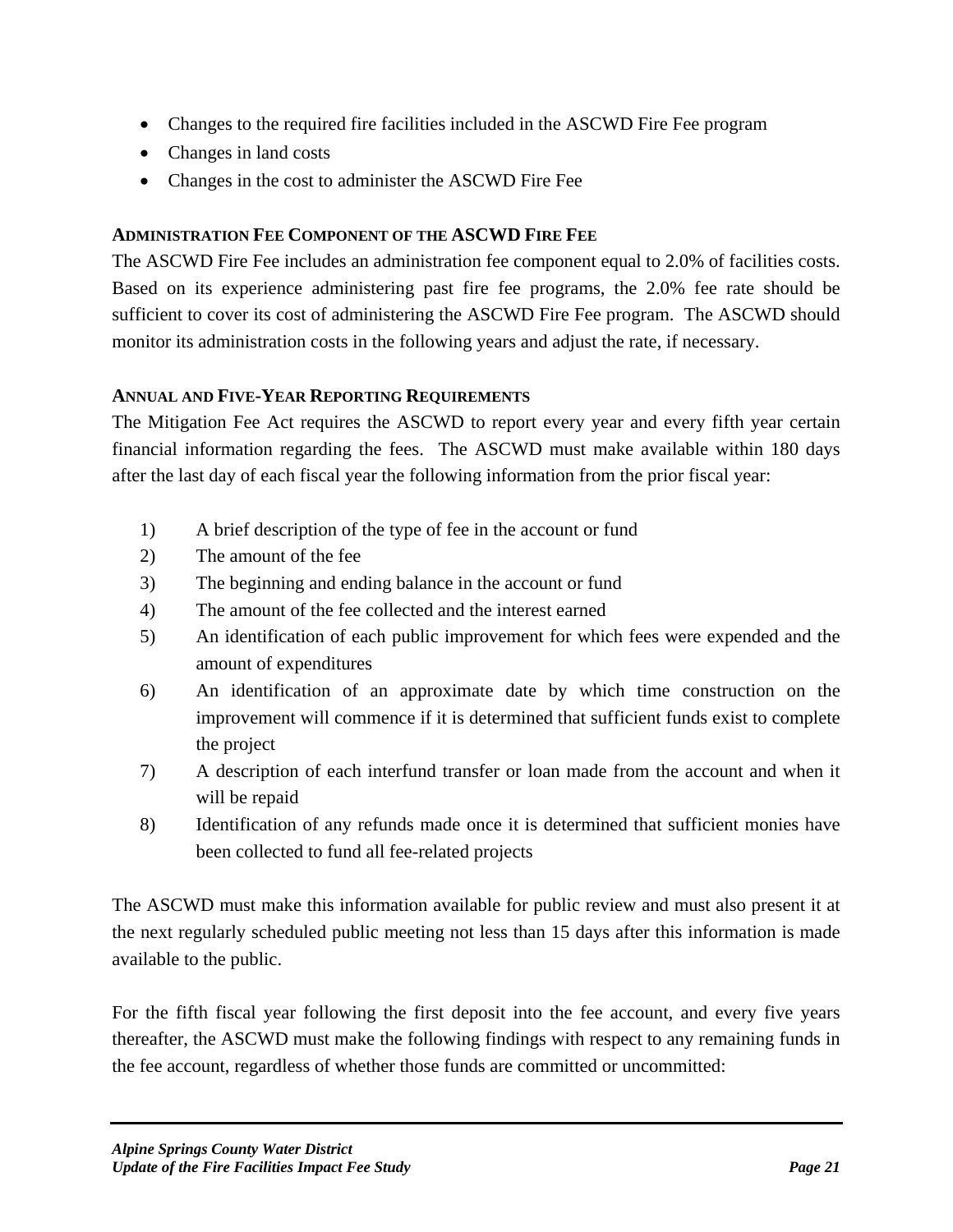- 1) Identify the purpose to which the fee is to be put
- 2) Demonstrate a reasonable relationship between the fee and the purpose for which it is charged
- 3) Identify all sources and amounts of funding anticipated to complete financing any incomplete improvements
- 4) Designate the approximate dates on which funding in item (3) above is expected to be deposited into the fee account

As with the annual disclosure, the five-year report must be made public within 180 days after the end of the ASCWD's fiscal year and must be reviewed at the next regularly scheduled public meeting. The ASCWD must make these findings, otherwise, the law requires that it refund the money on a prorated basis to the then current record owners of the development project.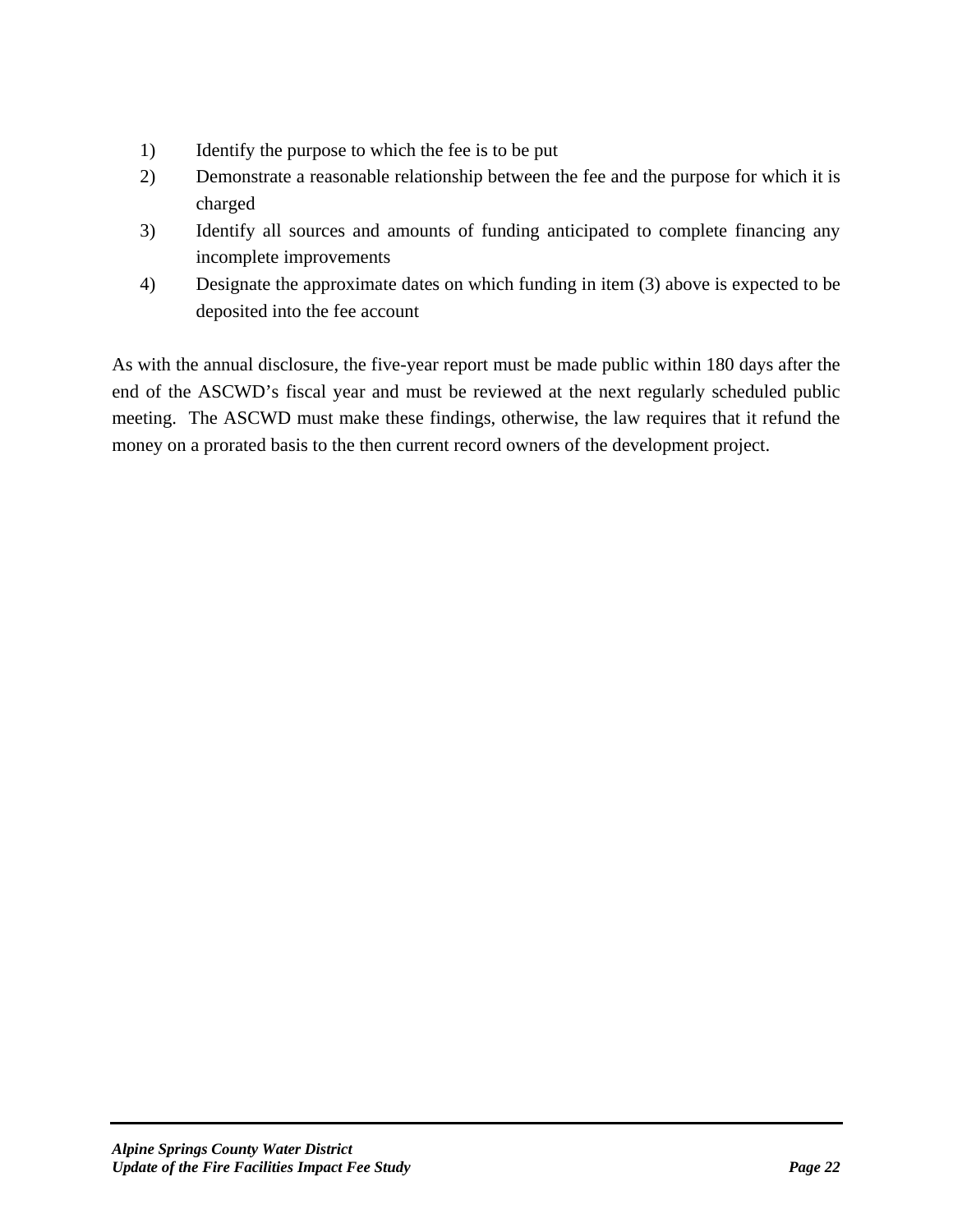## *VIII. ANNUAL AND FIVE YEAR REPORTING FOR THE FEE PROGRAM*

Government Code Sections 66001 and 66006 require local agencies to submit annual and fiveyear reports detailing the status of development impact fees. Annual reports must be made available to the public no later than 180 days after the end of the fiscal year and must be presented to the City Council at least fifteen days after it is made available to the public.

For the five year report, Government Code Section 66001 (d) states that for the fifth fiscal year following the first deposit into the account(s) or fund(s) and every five years thereafter, the local agency shall make certain findings with respect to that portion of the account or fund that remains unexpended. This chapter of the report presents the annual report for fiscal year 2017- 18 as well as the five-year report.

#### **Annual Report Pursuant to Government Code 66006**

The annual report provides the following information:

#### **1) Brief Description of the Fees**

Fire fees are levied on development in Alpine Springs to fund capital improvements including fire apparatus and equipment, as presented in this Fee Study.

#### **2) The amount of the fee**

Table 11 in Chapter VI of this report shows the ASCWD's current fire fees.

#### **3) Beginning and ending balance in the fee account**

Beginning and ending fee fund balances for fiscal year 2017-18 are shown in the table below.

| Fund                   | <b>July 1, 2017</b> | <b>June 30, 2018</b> |
|------------------------|---------------------|----------------------|
|                        |                     |                      |
| <b>Mitigation Fund</b> | \$50,268            | \$62,873             |

#### **Fund Balances - FY 2017-18**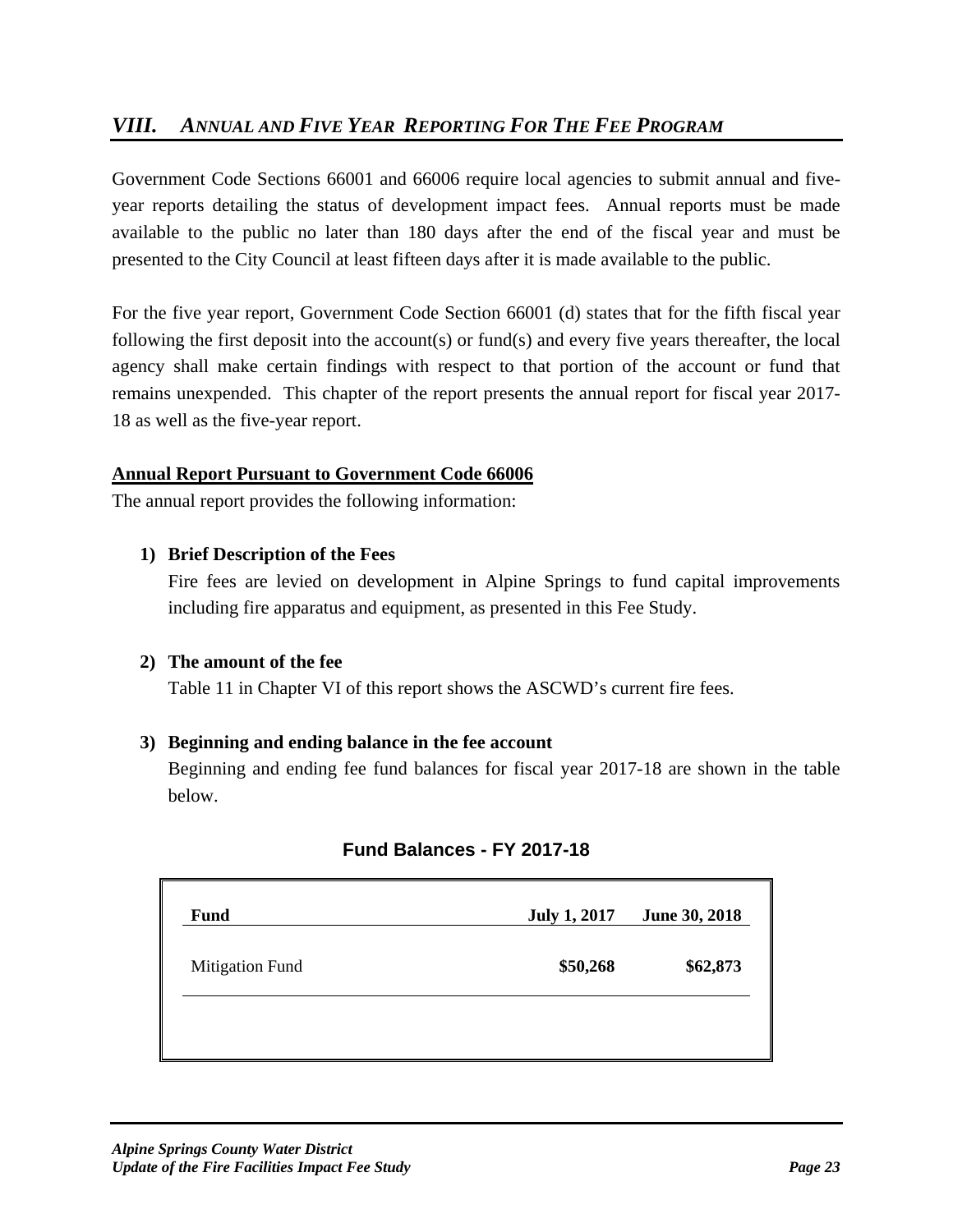#### **4) Amount of fees collected and interest earnings**

Fees collected and interest earned for fiscal year 2017-18 are shown in the table below.

| <b>Fund</b>            | <b>Fees</b> | <b>Interest</b> |
|------------------------|-------------|-----------------|
| <b>Mitigation Fund</b> | \$12,091    | \$742           |
| <b>Fund Balances</b>   | \$12,091    | \$742           |

**Fees Collected and Interest Earned - FY 2017-18** 

- **5) An identification of each public improvement on which fees were expended in FY 2017-18 and the amount of the expenditures on each improvement, including the total percentage of the cost of the public improvement that was funded with fees.**  No public improvements were funded with fire fee revenue in FY 2017-18.
- **6) An identification of an approximate date by which the construction of the public improvement will commence if the local agency determines that sufficient funds have been collected to complete the financing on an incomplete public improvement.**  ASCWD has not identified any public improvements that have sufficient funds to complete the financing on an incomplete public improvement in fiscal year 2017-18.
- **7) A description of each interfund transfer or loan made from this account.**  No interfund transfers or loans were made from the fire fee fund in FY 2017-18.
- **8) Refunds made in FY 2017-18 pursuant to subdivision (e) of Section 66001 and any allocations pursuant to subdivision (e) of Section 66001.**

None